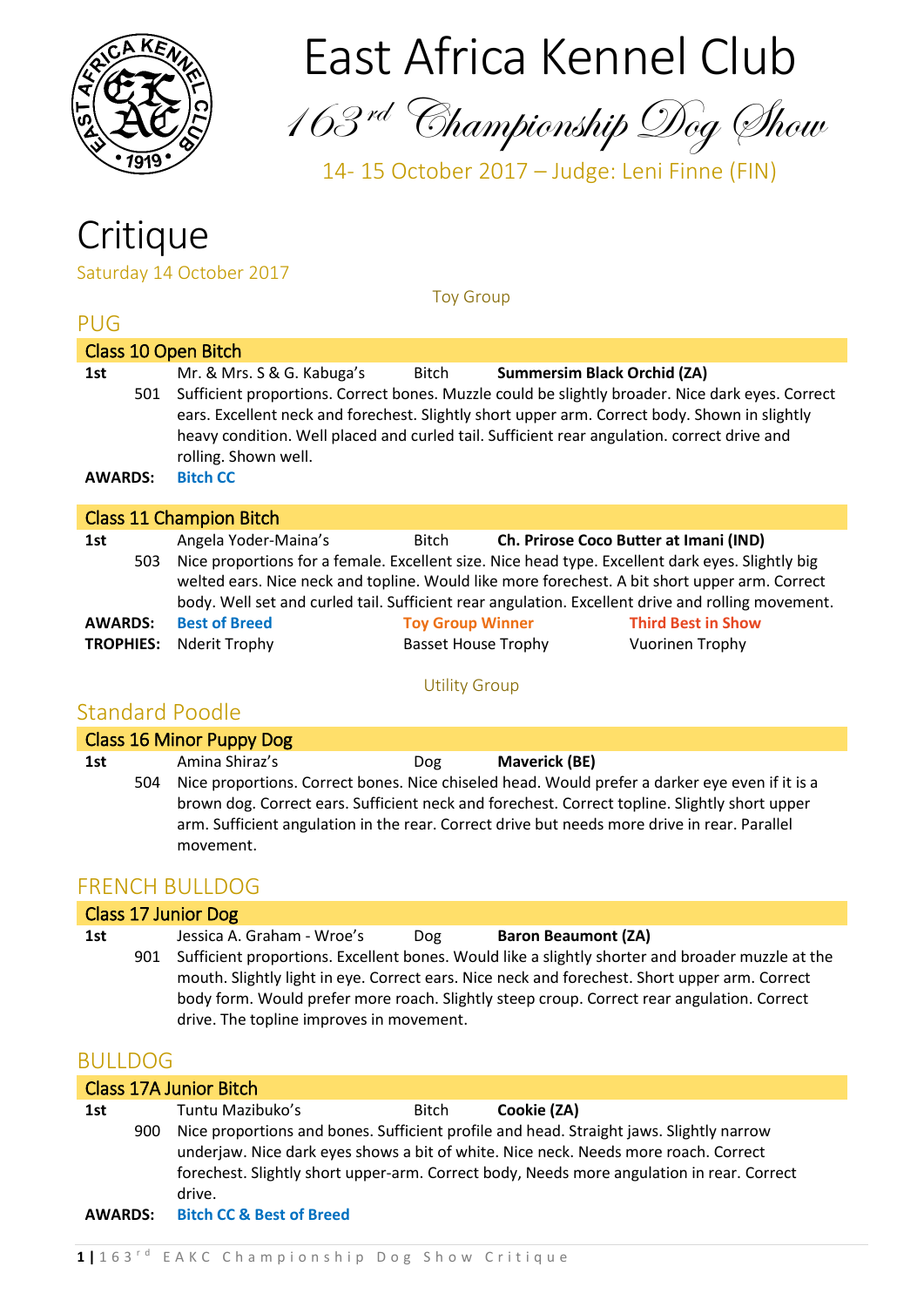### Working Group GERMAN SHEPHERD DOGS

|                 |     | <b>Class 21 Puppy Dog</b>                                                                                                                                                                                                                                                                         |
|-----------------|-----|---------------------------------------------------------------------------------------------------------------------------------------------------------------------------------------------------------------------------------------------------------------------------------------------------|
| 1st             |     | Grace Obuye's<br><b>Chip Amor</b><br><b>Dog</b>                                                                                                                                                                                                                                                   |
|                 | 540 | Correct proportions. Correct muzzle and head. Nice dark eyes. Correct ears. Nice neck. A bit<br>arched topline. Would prefer more forechest. Nice front angulation. Sufficient ribcage for the<br>age. Slightly steep croup and hocks are a bit high. Correct drive. Slightly unstable in drive.  |
| <b>AWARDS:</b>  |     | <b>Best GSD Puppy</b>                                                                                                                                                                                                                                                                             |
| 2nd             |     | Dorothy Stockell's<br><b>Dark Erich</b><br>Dog                                                                                                                                                                                                                                                    |
|                 | 545 | Correct proportions. Sufficient body. A bit shy. Correct head profile. Needs more underjaw and<br>darker eye. Correct ears. Nice neck. Slightly arched topline. Sufficient front angulation. Correct<br>body. Steep croup.                                                                        |
|                 |     | <b>Class 23 Novice Dog</b>                                                                                                                                                                                                                                                                        |
| 1st             |     | Amanprit Kaur's<br><b>Tavetan Nani</b><br>Dog                                                                                                                                                                                                                                                     |
|                 | 531 | Correct proportion and bones. A bit light in body. A bit narrow masculine head. Nice dark eyes.<br>Correct ears. Sufficient neck. Correct topline. Needs more forechest and ribcage. A bit of a<br>steep croup. Correct angulation. Excellent drive. Sufficient drive in rear. Parallel movement. |
| <b>AWARDS:</b>  |     | <b>Dog RCC</b>                                                                                                                                                                                                                                                                                    |
| 2 <sub>nd</sub> |     | Sona Haria's<br><b>Skaga Webb</b><br>Dog                                                                                                                                                                                                                                                          |
|                 | 518 | Nice proportions. Correct bones. Nice masculine head. Would like a slightly darker eye. Correct                                                                                                                                                                                                   |
|                 |     | neck and topline. Sufficient forechest and front angulation. A bit steep croup. Correct rear.                                                                                                                                                                                                     |
|                 |     | Correct drive but would prefer more drive from the rear. A bit unstable hocks.                                                                                                                                                                                                                    |
| 3rd             |     | Messrs. Luvai & Ngumo's<br><b>Dog</b><br><b>Kilele Furbo</b>                                                                                                                                                                                                                                      |
|                 | 532 | Nice proportions. Sufficient bone. Still a bit narrow in head but confidently masculine. Correct                                                                                                                                                                                                  |
|                 |     | dark eyes and ears. Nice neck. Needs more forechest. Correct front angulation. Correct body.                                                                                                                                                                                                      |
|                 |     | Steep croup. Correct rear. Rather weak pasterns. A bit unstable in hocks and loose in front.                                                                                                                                                                                                      |
|                 |     | Class 24 Limit Dog                                                                                                                                                                                                                                                                                |
| 1st             |     | Yusuf Hussein's<br><b>Monalisa Prince</b><br>Dog                                                                                                                                                                                                                                                  |
|                 | 519 | Correct proportion and bones. Would prefer the better muscle condition. Slightly narrow                                                                                                                                                                                                           |
|                 |     | muzzle in head. Nice dark eyes. Correct ears neck and topline. Needs more forechest. Correct                                                                                                                                                                                                      |
|                 |     | angulation. A bit flat sided in the ribcage. Nice rear. Correct drive a power in the rear. Good                                                                                                                                                                                                   |
|                 |     | parallel movement.                                                                                                                                                                                                                                                                                |
| 2nd             |     | <b>Pele Of Doeland (SERB)</b><br>M. N. Butt's<br>Dog                                                                                                                                                                                                                                              |
|                 | 513 | Nice proportions. Correct masculen Excellent dark eyes. Nice expression. Correct ears.                                                                                                                                                                                                            |
|                 |     | Unfortunately one premolar is missing. Correct topline. Nice forechest and angulation. Nice                                                                                                                                                                                                       |
|                 |     | body. Correct rear. Flat feet. Unstable in hocks.                                                                                                                                                                                                                                                 |
|                 |     | Class 25 Open Dog                                                                                                                                                                                                                                                                                 |
| 1st             |     | Samuel Ruguru's<br><b>Skaga Ulysses</b><br>Dog                                                                                                                                                                                                                                                    |
|                 | 543 | Excellent proportions. Correct bones. Nice masculine head. Correct eyes and expression, ears                                                                                                                                                                                                      |
|                 |     | and topline. Sufficient forechest. Correct body. Balanced angulation. Excellent drive and power.                                                                                                                                                                                                  |
| <b>AWARDS:</b>  |     | Dog CC                                                                                                                                                                                                                                                                                            |
| 2nd             |     | Magdaleine Muiriri's<br><b>Warrior von Grehenheim (ZA)</b><br><b>Dog</b>                                                                                                                                                                                                                          |
|                 | 536 | Correct proportions and bones. Masculine head. Correct topline. Sufficient forechest. Slightly                                                                                                                                                                                                    |
|                 |     | short upper arm. Strong body. Correct drive and movement.                                                                                                                                                                                                                                         |
| 3rd             |     | M. N. Butt's<br><b>Rusko vom Huhnegrab of Doeland (D)</b><br>Dog                                                                                                                                                                                                                                  |
|                 | 511 | Nice proportions. Sufficient bones still a bit narrow all over. Correct eyes and ears. Slightly                                                                                                                                                                                                   |
|                 |     | arched topline. Needs more forechest. A bit short upper arm. Still a bit flat ribcage. Slightly                                                                                                                                                                                                   |
|                 |     | unstable hocks. Correct rear angulation. Excellent drive.                                                                                                                                                                                                                                         |
| 4th             | 534 | Messrs. Luvai & Ngumo's<br>Dog<br><b>Kilele Quando</b>                                                                                                                                                                                                                                            |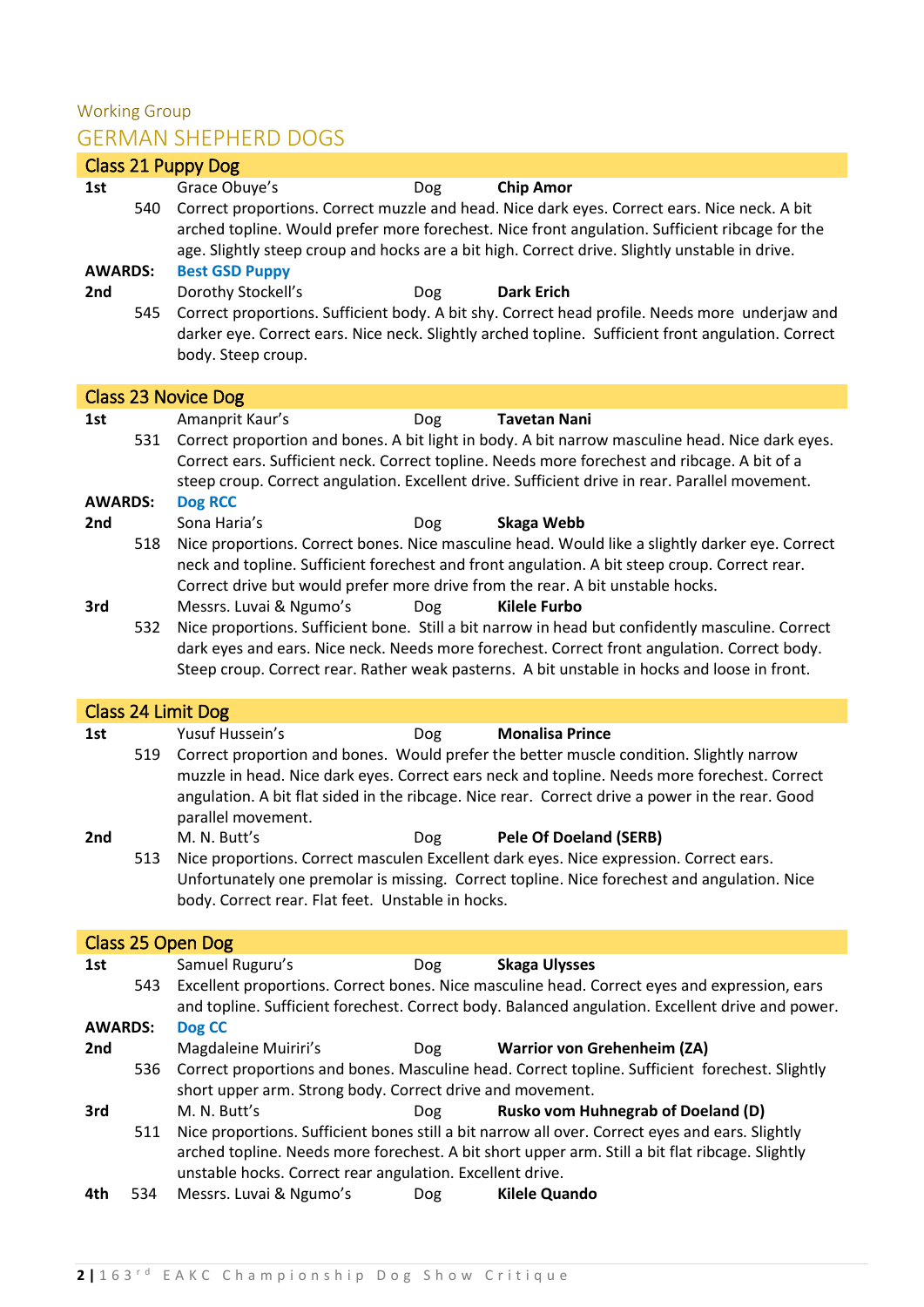|                |     | <b>Class 26 Champion Dog</b>                                                                                                                                                                                                                                                                                                                                                 |
|----------------|-----|------------------------------------------------------------------------------------------------------------------------------------------------------------------------------------------------------------------------------------------------------------------------------------------------------------------------------------------------------------------------------|
| 1st<br>2nd     | 544 | Sandeep Sembi's<br><b>Ch. Doeland Bond</b><br><b>Dog</b><br>Sufficient proportions. Correct bones. Nice masculine head. Correct eyes, expression and ears.<br>Nice neck and topline and forechest. Correct body and balanced angulation. Slightly weak<br>pasterns. Slightly unstable in hocks. A bit wide in front.<br>Dr. M. M. Kahangara's<br>Ch. Monalisa Kleo           |
|                | 530 | Dog<br>Sufficient proportion and correct bones. Nice masculine head. Nice dark eyes. Correct ears.<br>Slight neck. Sufficient forechest. Short upper-arm. Arched topline. Correct body. Shown in a<br>very dry condition. Slightly steep croup. Nice drive.                                                                                                                  |
|                |     | <b>Class 27 Minor Puppy Bitch</b>                                                                                                                                                                                                                                                                                                                                            |
| 1st            |     | M. N. Butt's<br><b>Doeland Gloria</b><br><b>Bitch</b>                                                                                                                                                                                                                                                                                                                        |
| 2nd            | 507 | Correct proportion and bones. Excellent drive. Almost parallel. Nice head type. Nice dark eye.<br>Correct ears. Nice forechest and front angulation. Correct body and rear. Slightly flat feet.<br>M. N. Butt's<br>Diva od Slankamena of Doeland (SERB)<br><b>Bitch</b>                                                                                                      |
|                | 506 | Nice proportions. Excellent bones. Nice head type. Correct dark eyes. Still very soft ears. Nice<br>neck and topline. Excellent forechest for the age. Correct body. Balanced angulation. Very<br>unstable in the rear.                                                                                                                                                      |
|                |     | <b>Class 29 Junior Bitch</b>                                                                                                                                                                                                                                                                                                                                                 |
| 1st            |     | M. N. Butt's<br>Telmi vom Hugnegrab of Doeland (D)<br><b>Bitch</b>                                                                                                                                                                                                                                                                                                           |
|                | 509 | Nice proportion. Correct bone. Nice feminine head. Medium brown eyes. Correct ears. Nice<br>neck and topline. Sufficient forechest. Strong body. Slightly steep in shoulder. Excellent drive.<br>Parallel movement.                                                                                                                                                          |
| 2nd            |     | M. N. Butt's<br><b>Bitch</b><br><b>Doeland Fame</b>                                                                                                                                                                                                                                                                                                                          |
|                | 508 | Nice proportions and bones. Nice head type. Medium brown eyes. Correct ears. Slightly short<br>neck. Sufficient forechest. Correct body. Shown in a Slightly heavy condition. Balance<br>angulation. Excellent drive and movement. Not very nice towards other dogs                                                                                                          |
| 3rd            |     | Dr. M. M. Kahangara's<br><b>Monalisa Queen Angela</b><br><b>Bitch</b>                                                                                                                                                                                                                                                                                                        |
|                | 529 | Good proportion and sufficient bone. Correct head type. Medium brown eyes. Slightly soft                                                                                                                                                                                                                                                                                     |
|                |     | ears. Nice neck and arched topline. Sufficient forechest. Correct body. Balanced angulation.<br>Not very nice to other dogs. Sufficient drive. Slightly cow-hocked.                                                                                                                                                                                                          |
|                |     | <b>Class 30 Novice Bitch</b>                                                                                                                                                                                                                                                                                                                                                 |
| 1st            |     | Samuel Ruguru's<br><b>Bitch</b><br>Skaga Zapi                                                                                                                                                                                                                                                                                                                                |
|                | 542 | Nice proportion and correct bones. Nice head. Correct dark eyes. Nice years and a correct<br>topline and forechest and front angulation. Nice rear. Slightly weak in the pasterns and flat<br>feet. Correct drive.                                                                                                                                                           |
| <b>AWARDS:</b> |     | <b>Bitch CC</b>                                                                                                                                                                                                                                                                                                                                                              |
| 2nd            | 517 | Joseph chege's<br><b>Bitch</b><br><b>Clea von Pannonienhof (H)</b><br>Sufficient proportions. Great bones. Nice head type. Excellent dark eyes which could be more                                                                                                                                                                                                           |
|                |     | oval. Correct ears. Nice neck arched topline. Sufficient forechest and body. Short upper arm.                                                                                                                                                                                                                                                                                |
|                |     | Correct angulation. Correct drive. Topline improves slightly from movements. Down to the<br>flowers. Very close in the rear and a bit loose in the elbows.                                                                                                                                                                                                                   |
|                |     | <b>Class 31 Limit Bitch</b>                                                                                                                                                                                                                                                                                                                                                  |
| 1st            | 510 | M. N. Butt's<br><b>Doeland Deedee</b><br><b>Bitch</b><br>Sufficient proportion and correct bones. Nice head type with medium brown eyes. Big slightly<br>soft ears. Correct neck and topline. Sufficient forechest. A bit short upper arm. Correct body<br>and rear. Slightly flat feet. Sufficient drive. Slightly high tail carriage. A bit unstable in front and<br>rear. |
| 2nd            | 512 | M. N. Butt's<br><b>Bitch</b><br><b>Rustella vom Huhnegrab of Doeland (D)</b><br>Correct proportions and bones. Nice head type. Excellent dark eyes and correct ears. Nice<br>neck. Slightly arched topline. Sufficient forechest. A bit short upper arm. A good rear. Correct<br>drive. A bit cow-hocked. Very loose in front. Nice drive.                                   |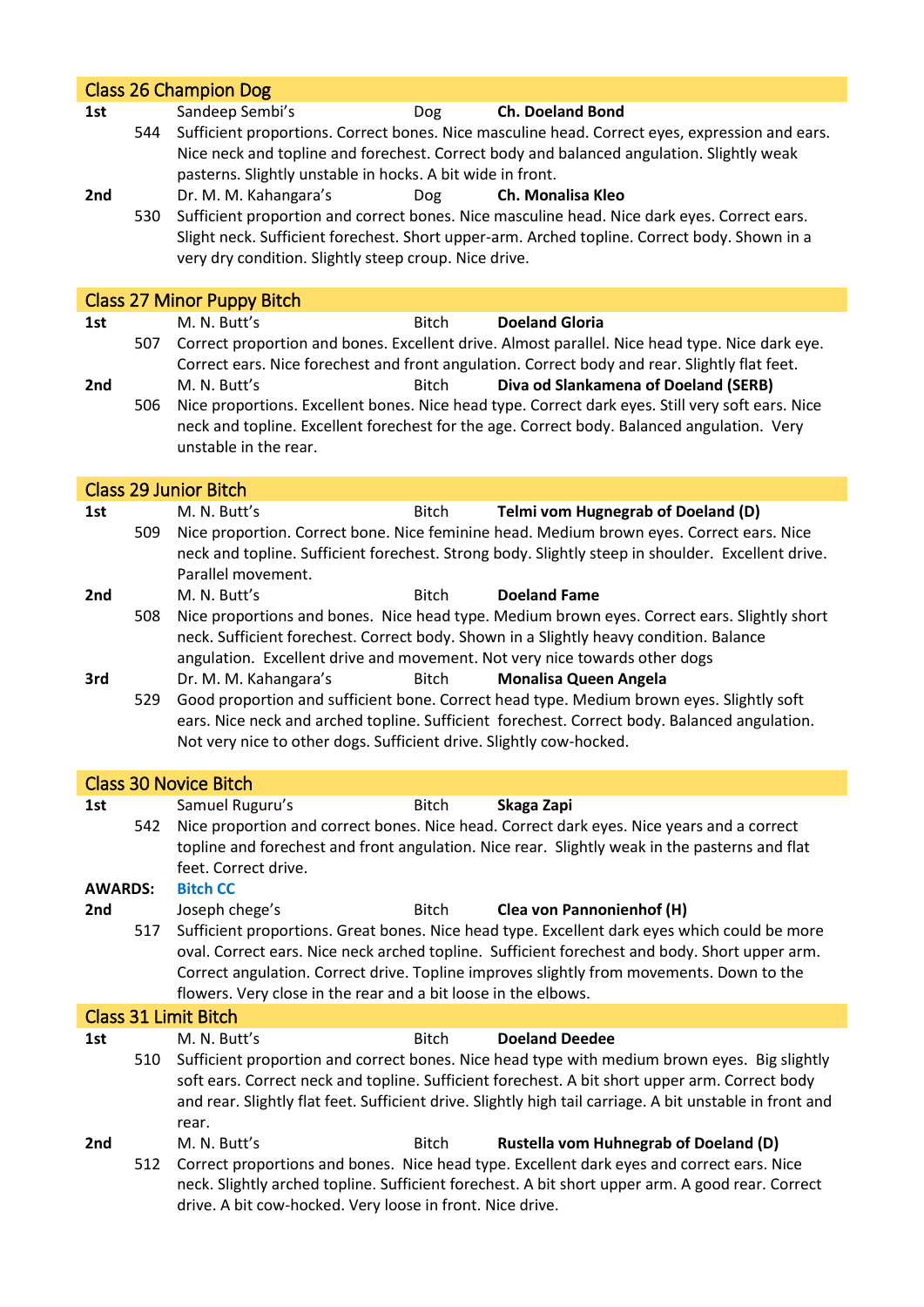|                | Class 32 Open Bitch |                                                                               |              |                                                                                              |  |  |
|----------------|---------------------|-------------------------------------------------------------------------------|--------------|----------------------------------------------------------------------------------------------|--|--|
| 1st            |                     | M. N. Butt's                                                                  | Bitch        | Skaga Utopia                                                                                 |  |  |
|                | 514                 |                                                                               |              | Nice proportions and nice bones. Nice feminine head. A bit roundish brownish medium eyes.    |  |  |
|                |                     |                                                                               |              | Correct ears, neck, check and topline. Slightly upper-arm. Correct body and nice rear. Nice  |  |  |
|                |                     | drive. Rather unstable hocks.                                                 |              |                                                                                              |  |  |
| <b>AWARDS:</b> |                     | <b>Bitch RCC</b>                                                              |              |                                                                                              |  |  |
| 2nd            |                     | M. N. Butt's                                                                  | Bitch        | Syta vom Mattenburcherland of Doeland (NL)                                                   |  |  |
|                | 515                 |                                                                               |              | Sufficient proportions and correct bones. Slightly narrow feminine head. Correct ears, neck  |  |  |
|                |                     |                                                                               |              | and topline and forechest. A bit short upper arm. Correct body and seems to like food. Nice  |  |  |
|                |                     | rear. Slightly flat feet. Excellent drive and power. Parallel movements.      |              |                                                                                              |  |  |
| 3rd            |                     | Messrs. Luvai & Ngumo's                                                       | Bitch        | Kilele Eureka                                                                                |  |  |
|                | 535                 |                                                                               |              | Correct proportions and sufficient bone. Narrow feminine head. Excellent dark eyes. Correct  |  |  |
|                |                     |                                                                               |              | ears. Nice neck topline and forechest. Short upper arm. Correct body. Bodyline is spoiled by |  |  |
|                |                     | hanging nipples. Strong angulation. Sufficient drive. A bit unstable in rear. |              |                                                                                              |  |  |
|                |                     |                                                                               |              |                                                                                              |  |  |
|                |                     | <b>Class 33 Champion Bitch</b>                                                |              |                                                                                              |  |  |
| 1st            |                     | <b>Michael Omondi's</b>                                                       | <b>Bitch</b> | <b>Ch. Kilele Wendi</b>                                                                      |  |  |
|                |                     |                                                                               |              | 541 Nice proportions and correct bones. Nice muscle condition. Nice head type and excellent  |  |  |

|                | topline and ears. Would prefer more forechest. Correct front angulation and nice body and |                                                                                           |                                                |  |  |
|----------------|-------------------------------------------------------------------------------------------|-------------------------------------------------------------------------------------------|------------------------------------------------|--|--|
|                | rear. Excellent drive. Parallel movement.                                                 |                                                                                           |                                                |  |  |
| <b>AWARDS:</b> | <b>Best of Breed</b>                                                                      | <b>Working Group Winner</b>                                                               | <b>Best in Show</b>                            |  |  |
|                | <b>TROPHIES:</b> Konighaus Cup                                                            | <b>Shellguard Tankard</b>                                                                 | <b>Spratts Trophy</b>                          |  |  |
| 2nd            | M. N. Butt's                                                                              | Bitch                                                                                     | Ch. Quna vom Mattenburcherland of Doeland (NL) |  |  |
| 516            |                                                                                           | Nice proportion and correct bones. Slightly narrow head. Would prefer darker eye. Correct |                                                |  |  |

ears and sufficient neck. Correct topline. Would like more forechest. Nice body. Correct front angulation and slightly steep croup. And nice flat feet. Correct drive. Parallel movement.

## GSD - LONG COAT

|                 | <b>Class 34 Puppy Mixed</b>                                                                     |                                                                |              |                                                                                                    |  |  |
|-----------------|-------------------------------------------------------------------------------------------------|----------------------------------------------------------------|--------------|----------------------------------------------------------------------------------------------------|--|--|
| 1st             |                                                                                                 | Magdaleine Muiriri's                                           | <b>Bitch</b> | <b>Eve Ruby River</b>                                                                              |  |  |
|                 | 552                                                                                             |                                                                |              | Nice proportions and correct bone. Nice head type. Correct dark eyes. Nice neck and topline.       |  |  |
|                 |                                                                                                 | Forechest and body with excellent angulation. Excellent drive. |              |                                                                                                    |  |  |
|                 |                                                                                                 | Eric Njoroge Mwema's                                           | Dog          | <b>Athyvine Uslan</b>                                                                              |  |  |
| 2 <sub>nd</sub> |                                                                                                 |                                                                |              |                                                                                                    |  |  |
|                 | 554                                                                                             |                                                                |              | Nice proportions and sufficient bone. A bit narrow in head. Correct ears, forechest and body.      |  |  |
|                 |                                                                                                 |                                                                |              |                                                                                                    |  |  |
|                 |                                                                                                 | Balance angulation. Correct drive.                             |              |                                                                                                    |  |  |
| <b>AWARDS:</b>  |                                                                                                 | Dog RCC                                                        |              |                                                                                                    |  |  |
| 3rd             |                                                                                                 | Niheer Shah's                                                  | <b>Bitch</b> | <b>Bendel Megan</b>                                                                                |  |  |
|                 | 556                                                                                             |                                                                |              | Nice proportions and correct bone. With a feminine head. Correct ears. Good topline but needs      |  |  |
|                 |                                                                                                 |                                                                |              | more forechest and more body. Slightly dry condition. Correct rear. Sufficient drive.              |  |  |
| 4th             |                                                                                                 | Karin Sued's                                                   | Dog          | <b>Ficus Mookaite</b>                                                                              |  |  |
|                 | 559                                                                                             |                                                                |              |                                                                                                    |  |  |
|                 |                                                                                                 |                                                                |              |                                                                                                    |  |  |
|                 |                                                                                                 | <b>Class 35 Junior Mixed</b>                                   |              |                                                                                                    |  |  |
| 1st             |                                                                                                 | Amanprit Kaur's                                                | <b>Dog</b>   | <b>Dallahaus Hatchiko</b>                                                                          |  |  |
|                 | 551                                                                                             |                                                                |              | Nice proportions and strong bones. Masculine but a bit narrow head. Medium brown eyes.             |  |  |
|                 |                                                                                                 |                                                                |              | Correct ears. Nice neck. Slightly arched topline. Sufficient forechest. A bit absent ribcage. Nice |  |  |
|                 |                                                                                                 | rear. Sufficient drive. Parallel movements                     |              |                                                                                                    |  |  |
| <b>AWARDS:</b>  |                                                                                                 |                                                                |              |                                                                                                    |  |  |
|                 |                                                                                                 | Dog CC                                                         |              |                                                                                                    |  |  |
| 2 <sub>nd</sub> |                                                                                                 | Eric Njoroge Mwema's                                           | Bitch        | <b>Bendel Nora</b>                                                                                 |  |  |
|                 | 555                                                                                             |                                                                |              | Correct proportions and bones. Feminine head. Medium brown eyes. Still very puppy                  |  |  |
|                 | expression and behavior. Correct ears. Sufficient forechest and body. Steep croup. Correct rear |                                                                |              |                                                                                                    |  |  |
|                 | angulation. Arched topline in standing and movement. Very unstable hocks.                       |                                                                |              |                                                                                                    |  |  |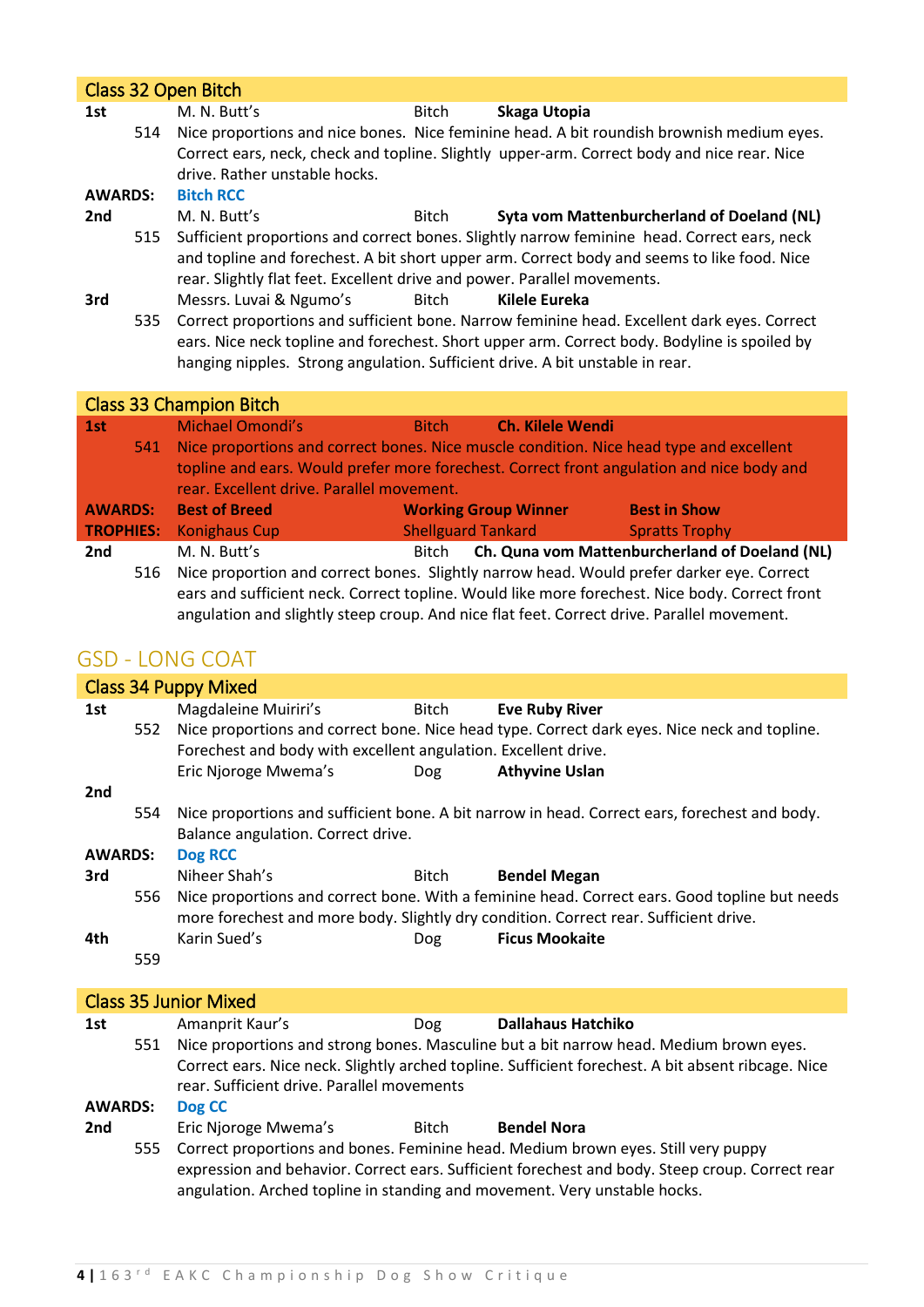| <b>Class 36 Limit Mixed</b>                                                                                                                                                                                           |  |  |  |
|-----------------------------------------------------------------------------------------------------------------------------------------------------------------------------------------------------------------------|--|--|--|
| Janav Shah's<br><b>Bitch</b><br><b>Kiara Lupina</b><br>1st                                                                                                                                                            |  |  |  |
| Excellent proportions and nice bones. Nice head type. Correct eyes and ears. Nice next and<br>557<br>topline Sufficient forechest. Sufficient body but shown in a dry condition. Nice angulation.<br>Excellent drive. |  |  |  |
| <b>Bitch CC &amp; Best of Breed</b><br><b>AWARDS:</b>                                                                                                                                                                 |  |  |  |
| 2nd<br>Cliff Brown's<br><b>Bitch</b><br><b>Oasis Moon</b>                                                                                                                                                             |  |  |  |
| Sufficient proportions and correct bone. Feminine head. Slightly rounded in skull. Strong body.<br>547<br>Correct rear angulation. Sufficient drive.                                                                  |  |  |  |
| Magdaleine Muiriri's<br><b>Kilele Pata</b><br>3rd<br>Dog                                                                                                                                                              |  |  |  |
| Correct proportions and bones. Masculine head. Correct eyes and ears. Short neck. Sufficient<br>553<br>forechest. Correct body. Balanced angulation and sufficient drive.                                             |  |  |  |
| <b>Class 38 Champion Dog</b>                                                                                                                                                                                          |  |  |  |
| <b>SHELINA SHARMA's</b><br>Ch. Monalisa Quinn<br>1st<br>Dog                                                                                                                                                           |  |  |  |
| Excellent proportions and correct bones. Very masculine. Nice head type. Nice dark eyes.<br>558                                                                                                                       |  |  |  |
| Correct ears and expression. Nice neck. Sufficient forechest. Correct body. Balanced angulation                                                                                                                       |  |  |  |
| and slightly long tight feet. Slightly arched topline in standing and movement. Almost parallel                                                                                                                       |  |  |  |
| in movement.                                                                                                                                                                                                          |  |  |  |
| <b>Class 39 Open Bitch</b>                                                                                                                                                                                            |  |  |  |
| Cliff Brown's<br><b>Honey Star</b><br><b>Bitch</b><br>1st                                                                                                                                                             |  |  |  |
| Sufficient proportions and excellent bone. Feminine head. Medium brown eyes. Correct ears.<br>548                                                                                                                     |  |  |  |
| Nice neck. Would prefer more forechest. A bit steep upper arm and croup. Correct body.                                                                                                                                |  |  |  |
| Excellent drive. A bit close in rear.                                                                                                                                                                                 |  |  |  |
| <b>Bitch RCC</b><br><b>AWARDS:</b>                                                                                                                                                                                    |  |  |  |
| <b>BOXERS</b>                                                                                                                                                                                                         |  |  |  |
| <b>Class 41 Puppy Dog</b>                                                                                                                                                                                             |  |  |  |
| Rebecca Adams'<br><b>Detrix in the Matrix of Sabeeka</b><br>1st<br>Dog                                                                                                                                                |  |  |  |
| Correct proportions, and bone. Nice head type, though slightly feminine. Nice dark eyes,<br>561                                                                                                                       |  |  |  |
| correct expression. Extra fold in ears. Nice neck, sufficient forechest and topline. Upper arm a<br>bit short. Sufficient body for his age. Would prefer more angulation in rear. Correct drive.                      |  |  |  |
| Slightly close in rear.                                                                                                                                                                                               |  |  |  |
| Rebecca Adams'<br><b>Dunkin Go Nuts of Sabeeka</b><br>2nd<br>Dog                                                                                                                                                      |  |  |  |
| Sufficient proportion, still very leggy. Nice body, correct skull, nice dark eyes, would prefer<br>560                                                                                                                |  |  |  |
| friendlier expression. Correct ears and neck. Sufficient foreches, still very undeveloped in body.                                                                                                                    |  |  |  |
|                                                                                                                                                                                                                       |  |  |  |
| Would prefer more angulation in rear.                                                                                                                                                                                 |  |  |  |
|                                                                                                                                                                                                                       |  |  |  |
| <b>Class 42 Novice Mixed</b><br>Rebecca Adams'<br>Samba of Sabeeka (H)<br>1st<br>Dog                                                                                                                                  |  |  |  |

Skull a bit rounded. Correct topline and neck. Nice forechest. Would prefer more angulation in front. Correct body, needs more angulation in rear. Slightly long in loin. Nice feet. Correct drive.

**AWARDS: Dog CC & Best of Breed**

| Class 44 Open Dog         |     |                                                                                                                                                                                                                                                                                   |     |                                    |  |
|---------------------------|-----|-----------------------------------------------------------------------------------------------------------------------------------------------------------------------------------------------------------------------------------------------------------------------------------|-----|------------------------------------|--|
| 1st                       |     | Rebecca Adams'                                                                                                                                                                                                                                                                    | Dog | <b>Captain Fletcher of Sabeeka</b> |  |
|                           | 565 | Nice proportions, correct bone. A bit course in skull. Medium brown eyes. The muzzle should<br>be better filled up. Correct ears, neck and topline. Nice forechest. Sufficient front angulation.<br>Correct body, slightly steep croup. Needs more turn of stifle. Correct drive. |     |                                    |  |
| <b>AWARDS:</b><br>Dog RCC |     |                                                                                                                                                                                                                                                                                   |     |                                    |  |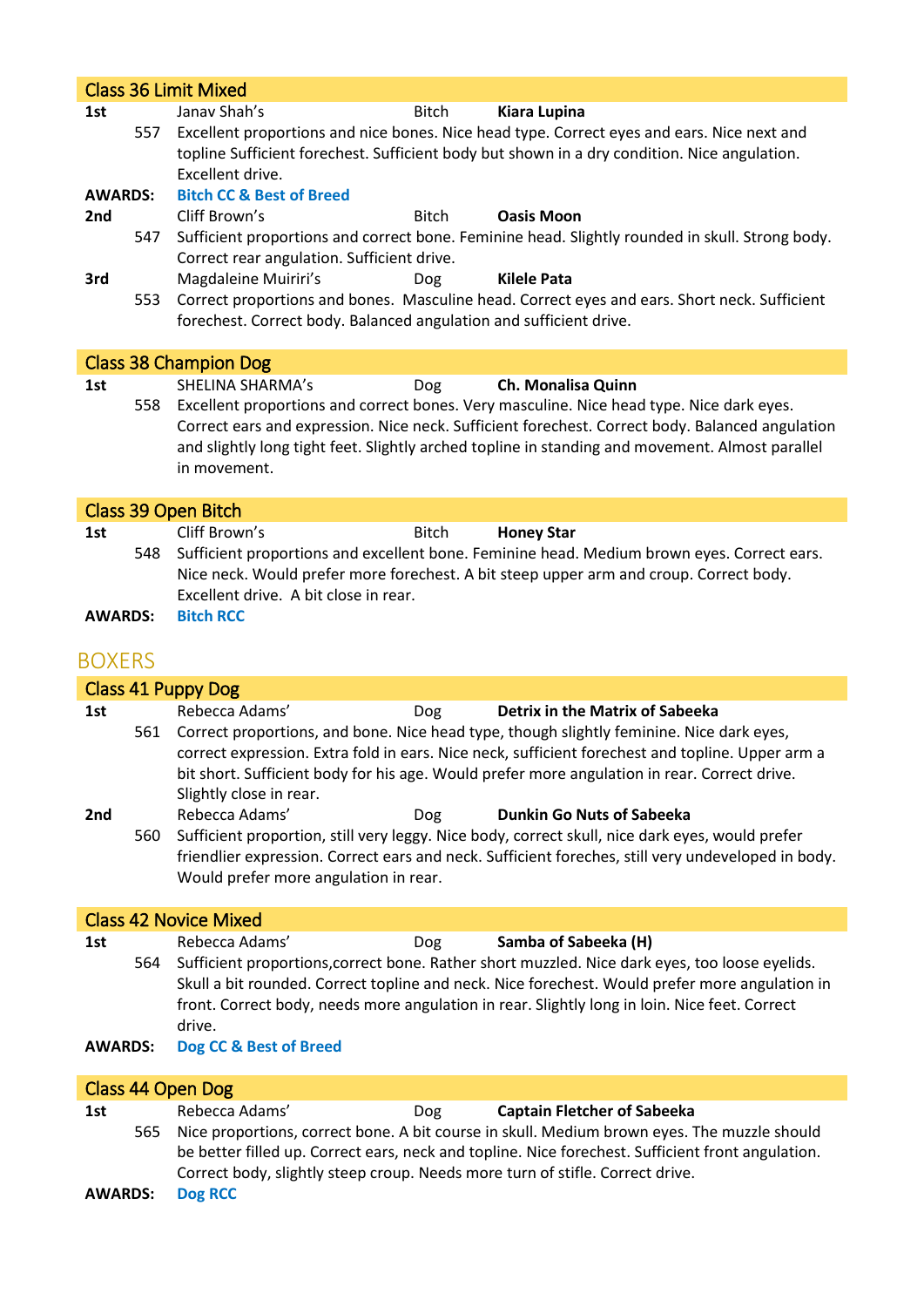|                | Class 46 Puppy Bitch |                                                   |              |                                                                                                                                                                                                       |  |  |  |
|----------------|----------------------|---------------------------------------------------|--------------|-------------------------------------------------------------------------------------------------------------------------------------------------------------------------------------------------------|--|--|--|
| 1st            |                      | Kristina Roing de Navina's                        | Bitch        | Doreen A Queen of Sabeeka                                                                                                                                                                             |  |  |  |
|                | 567                  |                                                   |              | Nice proportions, correct bone. Very feminine. Nice head type, beautiful dark eyes, extra fold                                                                                                        |  |  |  |
|                |                      |                                                   |              | in ears. Correct neck and topline. Would prefer slightly more forechest and front angulation.                                                                                                         |  |  |  |
|                |                      | Sufficient body. A bit close in rear. Nice drive. |              |                                                                                                                                                                                                       |  |  |  |
| <b>AWARDS:</b> |                      | <b>Best Boxer Puppy</b>                           |              |                                                                                                                                                                                                       |  |  |  |
| 2nd            |                      | Rebecca Adams'                                    | <b>Bitch</b> | <b>Dancing Diva of Sabeeka</b>                                                                                                                                                                        |  |  |  |
|                | 563                  | No critique recorded.                             |              |                                                                                                                                                                                                       |  |  |  |
| 3rd            |                      | Kristina Roing de Navina's                        | <b>Bitch</b> | Dixie The Pick of Sabeeka                                                                                                                                                                             |  |  |  |
|                | 568                  | rear. Sufficient drive.                           |              | Nice proportions, correct bone. Muzzle a bit short. Some skin problems on the skull. Nice dark<br>eyes, slightly loose eyelids. Correct ears, sufficient neck and forechest. Correct body, sufficient |  |  |  |

### SAINT BERNARDS

|                | Class 52 Champion Dog |                                                                                               |     |                                                                                           |  |  |  |
|----------------|-----------------------|-----------------------------------------------------------------------------------------------|-----|-------------------------------------------------------------------------------------------|--|--|--|
| 1st            |                       | Deepa Galot's                                                                                 | Dog | Ch. Wizard of Oz Dogwatcher's Paradise (NL)                                               |  |  |  |
|                | 571                   |                                                                                               |     | Correct proportion and excellent bone. Would like slightly more stop. Deep set dark eyes. |  |  |  |
|                |                       | Correct ears. Nice next and topline and forechest and body. Steep croup. Balanced angulation. |     |                                                                                           |  |  |  |
|                |                       | Correct drive.                                                                                |     |                                                                                           |  |  |  |
| <b>AWARDS:</b> |                       | <b>Best of Breed</b>                                                                          |     |                                                                                           |  |  |  |

### ROTTWEILERS

|                                    |     | <b>Class 55 Puppy Dog</b>                                                                                                                                                                                                                                                                                                            |
|------------------------------------|-----|--------------------------------------------------------------------------------------------------------------------------------------------------------------------------------------------------------------------------------------------------------------------------------------------------------------------------------------|
| 1st                                | 578 | <b>Bridget Hewett's</b><br>Junida's Knight At Milima<br><b>Dog</b><br>Correct proportions and good bone. Nice head and nice dark eyes. Nice neck and topline.<br>Needs more forechest. A bit short upperarm. Correct body. Nice rear. Correct drive. Correct<br>markings.                                                            |
| 2nd                                | 597 | Hon. C. Njonjo's<br>Shavania Bongo<br><b>Dog</b><br>Correct proportion and bones. Correct head type. A bit too much loose skin. Nice dark eyes.<br>Well set slightly big ears. Correct neck and topline. Sufficient forechest. A bit short in upper-<br>arm. Crooked front legs. Nice body and rear. Correct drive. Very curly tail. |
|                                    |     | <b>Class 56 Junior Dog</b>                                                                                                                                                                                                                                                                                                           |
| 1st<br><b>AWARDS:</b>              |     | Mark Muchwe Kinyua's<br>Shujaa Zito<br><b>Dog</b><br>594 Sufficient proportions and good bones. Correct head type. Nice dark eyes. Nice expression.<br>Correct neck, topline and forechest. A bit short in the upper arm. Correct body. Would like<br>more angulation in the rear. Correct drive.<br>Dog RCC                         |
|                                    |     |                                                                                                                                                                                                                                                                                                                                      |
|                                    |     | Class 59 Open Dog                                                                                                                                                                                                                                                                                                                    |
| 1st                                | 580 | B. Hewett /N & L Vora & R. Adams<br>Dog<br>Hanbar Vico At Milima (GB)<br>Nice proportions and correct bones. Would like slightly firmer muscle. Dark Slightly roundish<br>eyes. A bit big well set ears. Nice neck and forechest. Correct body. Nice angulation in front. A<br>bit strong in rear. Correct drive.                    |
| <b>AWARDS:</b><br><b>TROPHIES:</b> |     | Dog CC & Best of Breed<br><b>Working Group Reserve</b><br>Rottweiler Cup Trophy for BOB                                                                                                                                                                                                                                              |
|                                    |     | <b>Class 60 Champion Dog</b>                                                                                                                                                                                                                                                                                                         |
| 1st                                | 606 | Ms. L. Telles'<br>Ch. Milima Bombax<br><b>Dog</b><br>Sufficient proportion and correct bones. Nice head type. Medium brown eyes. Correct eyes.                                                                                                                                                                                       |

t proportion and correct bones. Nice head type. Medium brown eyes. Correct eyes Nice neck and topline. Sufficient forechest. Correct and balance angulation. Correct drive.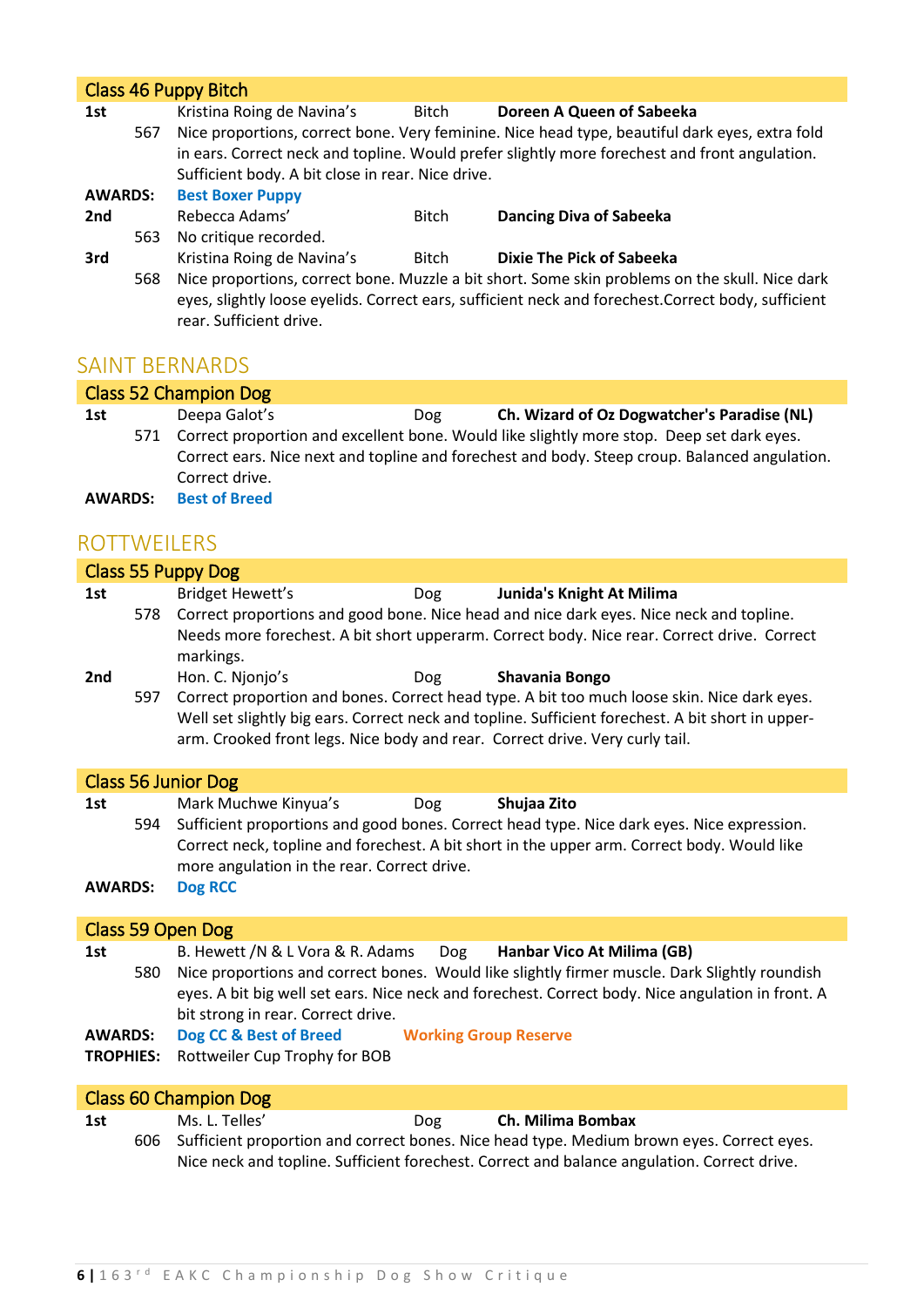|                  |     | <b>Class 55A Puppy Bitch</b>                                                                                                                                                                                                                                                                                                               |
|------------------|-----|--------------------------------------------------------------------------------------------------------------------------------------------------------------------------------------------------------------------------------------------------------------------------------------------------------------------------------------------|
| 1st              | 577 | M. N. Butt's<br><b>Bessy von Hause Kigen of Doeland (SERB)</b><br><b>Bitch</b><br>Nice proportion and nice bone. Very feminine. Nice head type. Nice dark eyes. Well set and<br>carried ears. Still a bit puppyish in expression. Nice neck and topline. Excellent forechest.<br>Correct angulation and rear. Excellent drive. Best Puppy. |
| <b>AWARDS:</b>   |     | <b>Best Rottweiler Puppy, Bitch RCC</b><br><b>Best Puppy in Show</b>                                                                                                                                                                                                                                                                       |
| 2nd              |     | Dr. M. Wamaitha's<br><b>Bitch</b><br><b>Olga Earl Antonius (SERB)</b>                                                                                                                                                                                                                                                                      |
|                  | 904 | Nice proportion and sufficient bone. Nice head type but still a bit puppyish. Nice dark eyes. For                                                                                                                                                                                                                                          |
|                  |     | the moment level bite. Nice neck and topline. Correct body. A bit short upper arm. Would like                                                                                                                                                                                                                                              |
|                  |     | more rear angulation. Correct drive. Would like firmer condition.                                                                                                                                                                                                                                                                          |
|                  |     |                                                                                                                                                                                                                                                                                                                                            |
|                  |     | <b>Class 56A Junior Bitch</b>                                                                                                                                                                                                                                                                                                              |
| 1st              |     | M. N. Butt's<br><b>Bitch</b><br><b>Bessy von Hause Kigen of Doeland (SERB)</b>                                                                                                                                                                                                                                                             |
|                  | 577 | As above                                                                                                                                                                                                                                                                                                                                   |
|                  |     |                                                                                                                                                                                                                                                                                                                                            |
|                  |     | <b>Class 57A Novice Bitch</b>                                                                                                                                                                                                                                                                                                              |
| 1st              |     | Onyango Obiero's<br><b>Bitch</b><br>Kyra vom Wiengraberland (H)                                                                                                                                                                                                                                                                            |
|                  | 600 | Sufficient bone. Excellent muscle condition. Nice head type. Nice dark eyes. Correct neck and                                                                                                                                                                                                                                              |
|                  |     | topline. Needs more forechest. Correct body. A bit short and steep upper arm. Excellent drive.                                                                                                                                                                                                                                             |
| <b>AWARDS:</b>   |     | <b>Bitch CC</b>                                                                                                                                                                                                                                                                                                                            |
| 2nd              |     | Hon. C. Njonjo's<br><b>Bitch</b><br><b>Wolfblass Gorilla Girl of Shavana(GB)</b>                                                                                                                                                                                                                                                           |
|                  | 598 | Nice proportion and sufficient bone. Nice head type. Slightly cheeky. Eats too high-set. Correct                                                                                                                                                                                                                                           |
|                  |     | body. Nice neck and topline. Sufficient forechest. Correct rear. Nice drive.                                                                                                                                                                                                                                                               |
|                  |     | <b>Class 63 Champion Bitch</b>                                                                                                                                                                                                                                                                                                             |
| 1st              |     | <b>Bridget Hewett's</b><br><b>Ch. Milima Desert Rose</b><br><b>Bitch</b>                                                                                                                                                                                                                                                                   |
|                  | 579 | Correct proportions and nice bone. Nice head type. Slightly cheeky. Correct dark eyes. Nice set                                                                                                                                                                                                                                            |
|                  |     | ears. Would like more forechest. Correct body. Slightly short and steep upper arm. Nice rear                                                                                                                                                                                                                                               |
|                  |     | angulation. Correct drive.                                                                                                                                                                                                                                                                                                                 |
| <b>TROPHIES:</b> |     | <b>Best Opposite Sex</b>                                                                                                                                                                                                                                                                                                                   |
| 2nd              |     | J. C. Seton's<br><b>Bitch</b><br>Ch. Junida's Jemima                                                                                                                                                                                                                                                                                       |
|                  | 604 | Correct proportions and bone. Would like a stronger muzzle. Round eyes of correct colour.                                                                                                                                                                                                                                                  |
|                  |     | Correct neck, topline and forechest. A bit short upper arm. Sufficient body. To much tuck-up.                                                                                                                                                                                                                                              |
|                  |     | Would prefer more turn of stifle and darker markings. Nice drive.                                                                                                                                                                                                                                                                          |
|                  |     |                                                                                                                                                                                                                                                                                                                                            |
|                  |     | ALASKAN MALAMUTE                                                                                                                                                                                                                                                                                                                           |
|                  |     | <b>Class 67 Champion Bitch</b>                                                                                                                                                                                                                                                                                                             |

|     |     | Class Of Champion Ditch                                         |              |                                                                                              |
|-----|-----|-----------------------------------------------------------------|--------------|----------------------------------------------------------------------------------------------|
| 1st |     | Andy Davies'                                                    | <b>Bitch</b> | <b>Ch. Chayo Golden Nectar (GB)</b>                                                          |
|     | 607 |                                                                 |              | Nice proportions and nice bone. Correct head type. Rather masculine. Medium brown eyes.      |
|     |     |                                                                 |              | Correct ears. Would like more forechest and a bit deep in topline. Sufficient rear and front |
|     |     | angulations. Shown in a very loose condition. Sufficient drive. |              |                                                                                              |

# BELGIAN SHEPHERD - MALINOIS

|                | Class 70 Open Dog |                                                                                                   |     |                            |  |  |  |
|----------------|-------------------|---------------------------------------------------------------------------------------------------|-----|----------------------------|--|--|--|
| 1st            |                   | George Karavis'                                                                                   | Dog | La Meandre Noir Dingo (GR) |  |  |  |
|                |                   | 611 Slightly long correct bones. Correct head. Slightly wideset ears. Correct neck and forechest. |     |                            |  |  |  |
|                |                   | Nice body. Slightly long in loin. Nice angulation. Correct drive. A bit high tail carriage.       |     |                            |  |  |  |
| <b>AWARDS:</b> |                   | Dog CC, Best of Breed                                                                             |     |                            |  |  |  |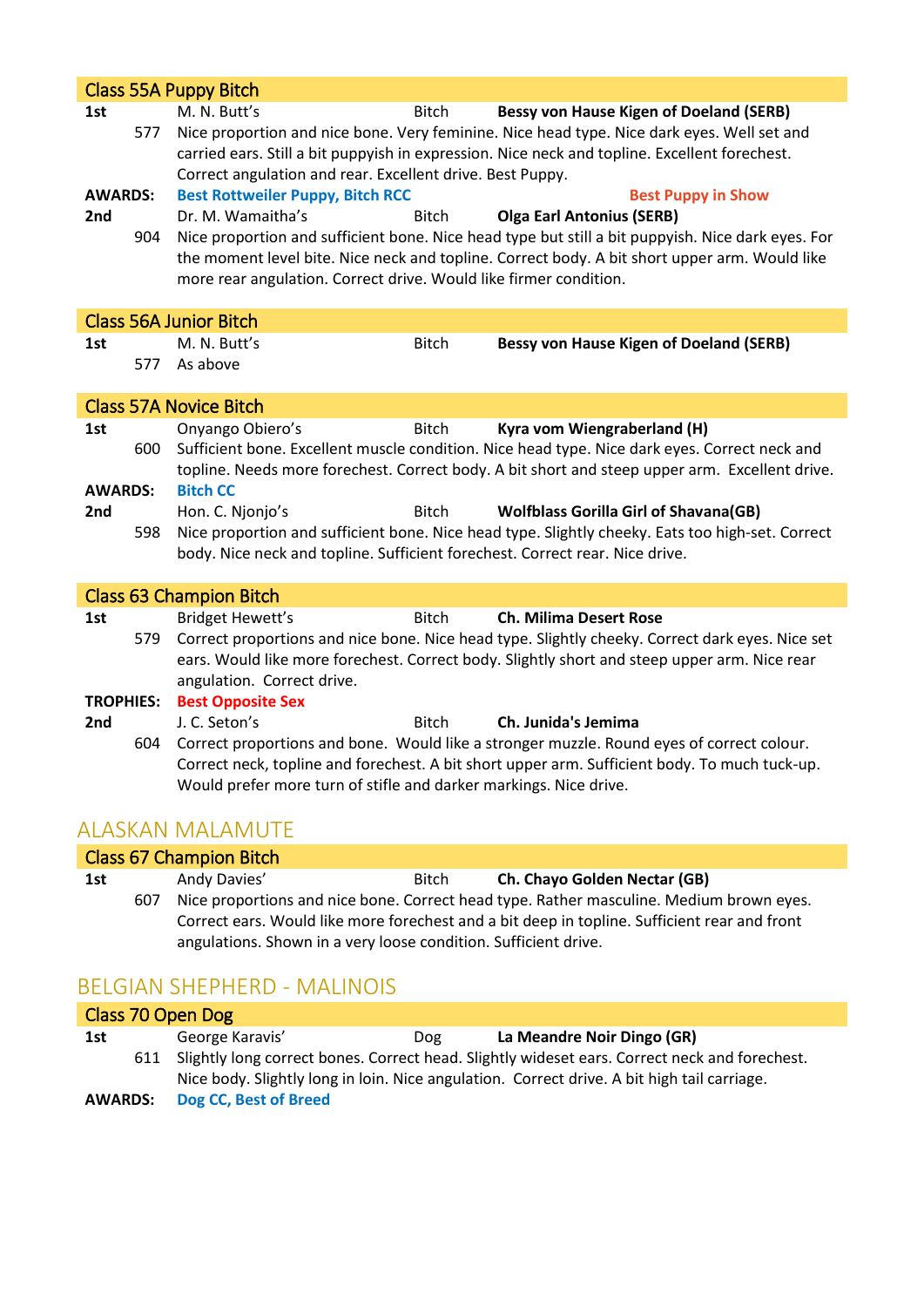### CAUCASIAN SHEPHERD

|                       |     | CAUCAJIAN JHEFHEND                                                                                                                                                                                                                                                                                                             |       |                                  |                                                                                                 |
|-----------------------|-----|--------------------------------------------------------------------------------------------------------------------------------------------------------------------------------------------------------------------------------------------------------------------------------------------------------------------------------|-------|----------------------------------|-------------------------------------------------------------------------------------------------|
|                       |     | <b>Class 72 Puppy Mixed</b>                                                                                                                                                                                                                                                                                                    |       |                                  |                                                                                                 |
| 1st<br><b>AWARDS:</b> | 614 | Eric Njoroge Mwema's<br>Good proportion and good bone. Nice head but slightly too much stop. Would like a darker<br>eye. Correct neck but slightly deep in topline. Excellent forechest and correct body. Balanced<br>angulation. Correct drive.<br>Best Caucasian Shepherd Puppy, Bitch CC & Best of Breed                    | Bitch |                                  | Margittai Gladiator U-Wanjiku (ROM)<br><b>Reserve Best Puppy in Show</b>                        |
|                       |     | <b>Class 73 Limit Mixed</b>                                                                                                                                                                                                                                                                                                    |       |                                  |                                                                                                 |
| 1st                   | 613 | Annabell Murigi's<br>Sufficient proportions and bone. Excellent head type. Slightly uneven bite. Nice eyes and<br>expression. Correct neck and forechest. Front legs not straight from the front. Slightly dipping<br>topline. Good rear angulation and excellent feet. Correct drive. A bit high on hocks and a bit<br>loose. | Bitch | Gold bull D-Svetlana (H)         |                                                                                                 |
|                       |     | Class 74 Open Dog                                                                                                                                                                                                                                                                                                              |       |                                  |                                                                                                 |
| 1st                   | 612 | Richard Maranga's<br>Correct forechest and body. A bit short in upper arm. Sufficient drive. Needs training.                                                                                                                                                                                                                   | Dog   | <b>Salemkommand Vadzhip (RU)</b> | Correct proportions and correct bone. Bit short in muzzle. Head is not correct. Nice dark eyes. |
|                       |     | <b>EAST EUROPEAN SHEPHERD</b>                                                                                                                                                                                                                                                                                                  |       |                                  |                                                                                                 |

### Class 76 Junior Mixed **1st** Elijah Onunda's Dog **Kajo Von Vegas Imperium (D)** 616 Good proportion and bone. Nice head type. Would like a darker eye, correct ear, neck and topline. Nice forechest, body and rear. Excellent drive. **AWARDS: Dog RCC**

|                | Class 78 Open Dog |                                   |     |                                                                                                                                                                                   |  |  |
|----------------|-------------------|-----------------------------------|-----|-----------------------------------------------------------------------------------------------------------------------------------------------------------------------------------|--|--|
| 1st            |                   | Richard Maranga's                 | Dog | Den-Diamant von wolfscraft (D)                                                                                                                                                    |  |  |
|                | 615               |                                   |     | Correct proportion and bone. Correct head type. Would like a darker eye. Correct ears, neck,<br>and topline. Very flat feet with long nails. Correct drive. A bit loose in front. |  |  |
| <b>AWARDS:</b> |                   | <b>Dog CC &amp; Best of Breed</b> |     |                                                                                                                                                                                   |  |  |

### WHITE SWISS SHEPHERD

|                | <b>Class 80 Junior Mixed</b> |                                                                                                                                                                                               |     |                                                                                           |  |  |  |
|----------------|------------------------------|-----------------------------------------------------------------------------------------------------------------------------------------------------------------------------------------------|-----|-------------------------------------------------------------------------------------------|--|--|--|
| 1st            |                              | Richard Maranga's                                                                                                                                                                             | Dog | Dolittlefarm Xalam Amor (ZA)                                                              |  |  |  |
|                | 617                          |                                                                                                                                                                                               |     | Sufficient proportion and correct bone. Slightly short muzzle. Would prefer a darker eye. |  |  |  |
|                |                              | Correct ears and topline. Sufficient forechest. Correct body. A bit long in loin. Front legs are<br>placed to much in front. Sufficient angulation and nice rear. Correct drive and movement. |     |                                                                                           |  |  |  |
| <b>AWARDS:</b> |                              | Dog CC & Best of Breed                                                                                                                                                                        |     |                                                                                           |  |  |  |

### SIBERIAN HUSKY

|     | <b>Class 84 Minor Puppy Mixed</b> |                                                                                                                                                                                                                             |       |                                      |  |  |  |
|-----|-----------------------------------|-----------------------------------------------------------------------------------------------------------------------------------------------------------------------------------------------------------------------------|-------|--------------------------------------|--|--|--|
| 1st |                                   | M. N. Butt's                                                                                                                                                                                                                | Bitch | <b>Bellahusk's Miss Coquet (HUN)</b> |  |  |  |
|     | 618                               | Nice proportion and correct bone. Nice head type. Excellent expression and nice years.<br>Beautiful neck and topline. Correct forechest and body. Balanced angulation. Correct drive and<br>tail carriage. Beautiful puppy. |       |                                      |  |  |  |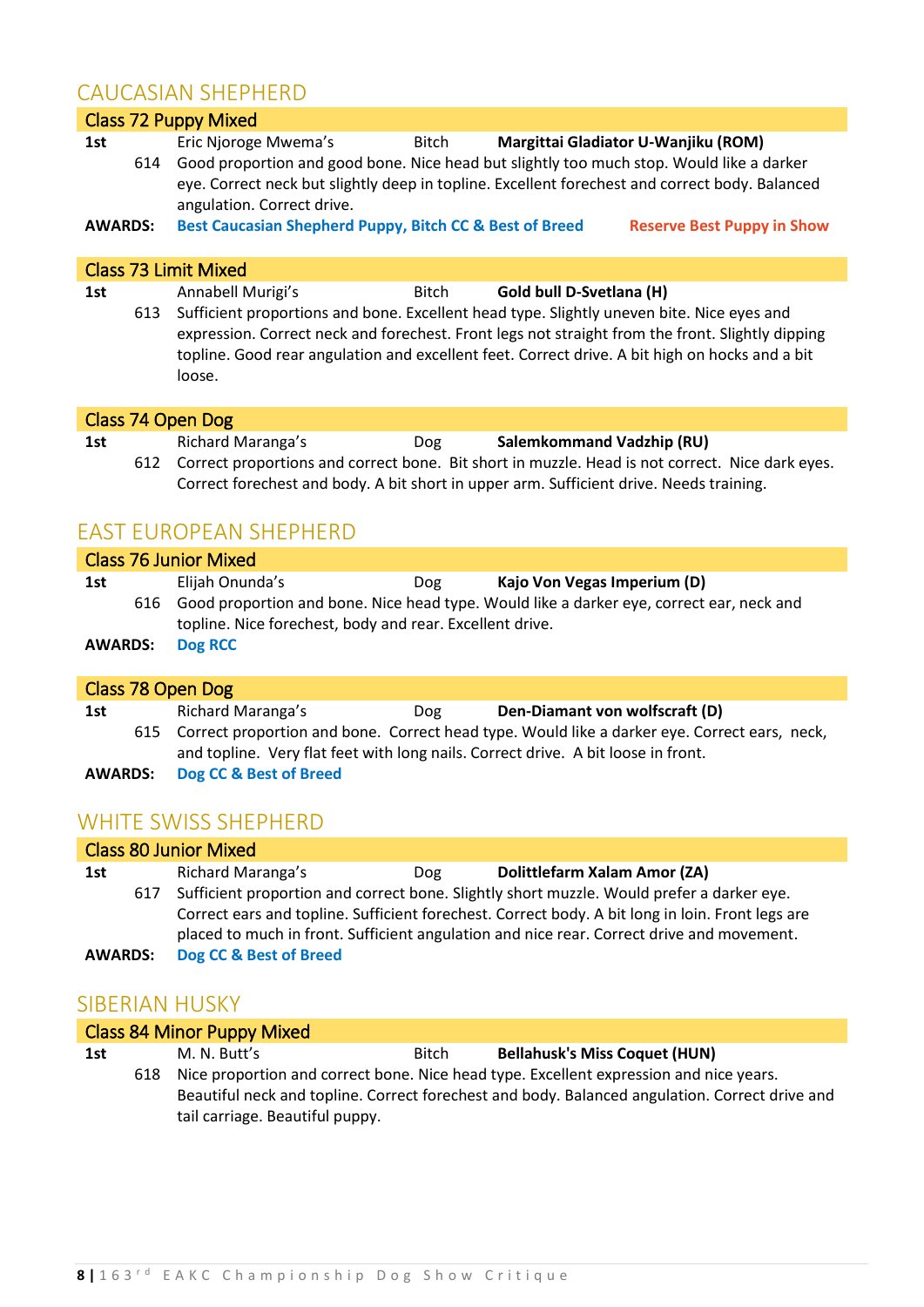## PORTUGESE WATER DOG

|                |                  | UNTUULJE VVATEN DUU                                                                                                                                                                                                                                                                                                                             |
|----------------|------------------|-------------------------------------------------------------------------------------------------------------------------------------------------------------------------------------------------------------------------------------------------------------------------------------------------------------------------------------------------|
|                |                  | <b>Class 84A Minor Puppy Dog</b>                                                                                                                                                                                                                                                                                                                |
| 1st            | 903              | Mrs. C Dongier's<br><b>American Dancer's Kiss You All Over</b><br>Dog<br>Nice proportions. Correct bones. Correct muzzle. Still a bit rounded in skull. Excellent body,<br>topline and forechest. Correct angulation in front but a bit strong in rear. Correct drive. Nice<br>showing.                                                         |
|                |                  | <b>Hound Group</b>                                                                                                                                                                                                                                                                                                                              |
|                |                  | <b>DACHSHUNDS</b>                                                                                                                                                                                                                                                                                                                               |
|                |                  | <b>Class 91 Champion Dog</b>                                                                                                                                                                                                                                                                                                                    |
| 1st            | 623              | Anna McFerran's<br>Ch. Ontulele Harry Potter<br>Dog<br>Nice proportions and correct bones. Lovely head. Nice dark eyes. Good head type. Nice<br>topline. Sufficient forechest. Short upper arm. Correct body. Nice rear. Excellent feet. Correct<br>drive.                                                                                      |
| <b>AWARDS:</b> | <b>TROPHIES:</b> | <b>Best of Breed</b><br><b>Hound Group Reserve</b><br><b>Reed Trophy</b>                                                                                                                                                                                                                                                                        |
| 2nd            |                  | Mrs. B. E. Davis'<br>Ch. Chutney of Ontulele<br>Dog                                                                                                                                                                                                                                                                                             |
|                | 622              | Nice proportions and good bones. Need to clean the teeth. Nice dark eyes. Good head type.<br>Well set ears. Nice topline. Sufficient forechest. Short upper arm. Correct body. Nice rear.<br>Excellent feet. Good drive. Tail could be more flexible.                                                                                           |
| <b>AWARDS:</b> |                  | <b>Saturday Veteran 3rd</b>                                                                                                                                                                                                                                                                                                                     |
|                |                  | <b>Class 93 Champion Bitch</b>                                                                                                                                                                                                                                                                                                                  |
| 1st            | 621              | Mrs. B. E. Davis'<br><b>Ch. Fleetwood Passion at Ontulele</b><br><b>Bitch</b><br>Sufficient proportions and correct bone. Nice head type. Age can be seen in the mouth. Correct<br>neck. Would like more forechest. Nice front angulation. A bit deep in topline. Would like<br>firmer condition. Nice rear and feet. Needs more drive in rear. |
| <b>AWARDS:</b> |                  | <b>Saturday Veteran 2nd</b>                                                                                                                                                                                                                                                                                                                     |
|                |                  | RHODESIAN RIDGEBACKS                                                                                                                                                                                                                                                                                                                            |
|                |                  | <b>Class 95 Limit Mixed</b>                                                                                                                                                                                                                                                                                                                     |
| 1st            |                  | David Zavala's<br><b>Limpopo Tide</b><br>Dog                                                                                                                                                                                                                                                                                                    |
|                |                  | 629 Nice proportions and bone. Slightly short muzzle. Correct dark eyes. Slightly mild expression. A<br>bit loose lips. Sufficient neck, correct type. Needs more forechest. Sufficient ridge. Balanced<br>body. Would like tighter feet. Sufficient drive.                                                                                     |
| <b>AWARDS:</b> |                  | Dog CC                                                                                                                                                                                                                                                                                                                                          |
|                |                  | <b>Class 97 Champion Dog</b>                                                                                                                                                                                                                                                                                                                    |
| 1st            |                  | Ms. C. E. Rees'<br>Dog<br>Ch. Mukuini Hypotenuse                                                                                                                                                                                                                                                                                                |
|                | 625              | Correct proportion and bone. Slightly short muzzle. Long stop. Big dark eyes. Correct ears,<br>neck, and topline. Sufficient forechest. Steep upper arm. Correct body and ridge. Sufficient<br>drive.                                                                                                                                           |
| <b>AWARDS:</b> |                  | <b>Saturday Veteran 4th</b>                                                                                                                                                                                                                                                                                                                     |
|                |                  | <b>Class 99 Champion Bitch</b>                                                                                                                                                                                                                                                                                                                  |
| 1st            |                  | Ms. C. E. Rees'<br>Ch. Mukuini Chalinze<br><b>Bitch</b>                                                                                                                                                                                                                                                                                         |
|                | 624              | Nice proportion and correct bone. Correct head type. Nice dark eyes. Almost correct<br>expression. Nice neck and topline. Correct forechest. Slightly steep upper arms. Correct body.                                                                                                                                                           |
| <b>AWARDS:</b> |                  | <b>Best of Breed</b><br><b>Hound Group Winner</b><br><b>Reserve Best Veteran in</b><br><b>Saturday Veteran Winner</b><br><b>Show</b>                                                                                                                                                                                                            |

TROPHIES: Bobby Greenish Trophy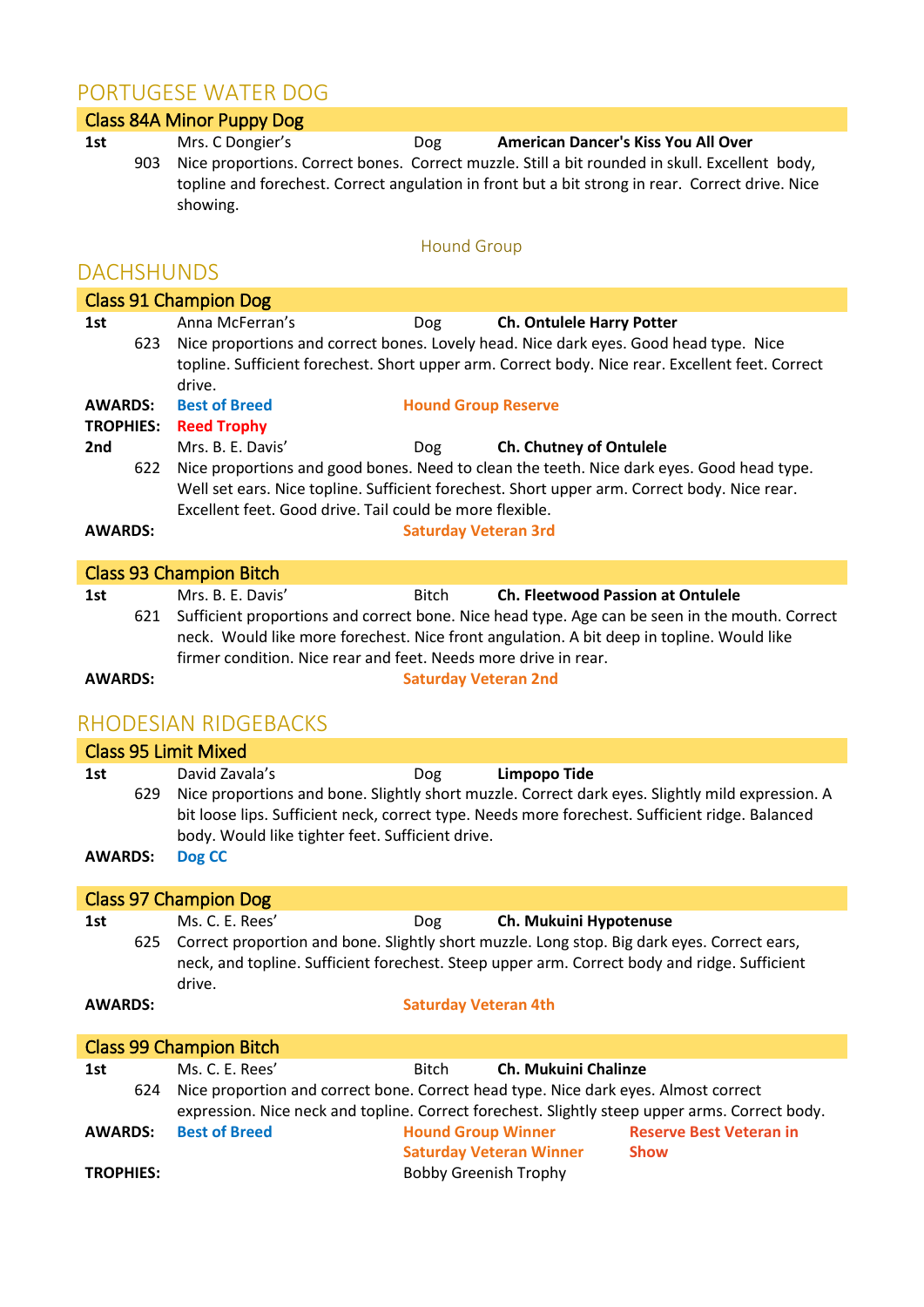### Gundog Group

### DEERHOUND

|                                   | Class 102 Champion Dog                                                                                                                                                                                                                                                                                                                                                                  |
|-----------------------------------|-----------------------------------------------------------------------------------------------------------------------------------------------------------------------------------------------------------------------------------------------------------------------------------------------------------------------------------------------------------------------------------------|
| 1st                               | Mrs. B. E. Davis'<br>Ch. Kabete Jok at Ontulele<br>Dog<br>Nice proportion and bone. Nice head type and age can be seen in the mouth. Nice dark eyes.<br>630<br>Well set slightly big ears. Correct neck and topline. Nice forechest and angulation. Ribcage<br>could be slightly deeper. Correct coat and rear angulation. Sufficient drive but weak in rear.<br><b>COCKER SPANIELS</b> |
|                                   | <b>Class 113 Limit Mixed</b>                                                                                                                                                                                                                                                                                                                                                            |
| 1st<br><b>AWARDS:</b>             | Ann Taieth's<br><b>Flyaway Song of Norway</b><br><b>Dog</b><br>Nice proportions, sufficient bone. Masculine head, skull too rounded. Well set ears, sufficient<br>632<br>forechest. Nice front angulation, correct body. Would prefer firmer condition. Croup a bit<br>steep. Sufficient rear angulation. Correct coat, nice drive.<br>Dog CC                                           |
| 2 <sub>nd</sub><br><b>AWARDS:</b> | Dog<br>Shaleen Keshavjee's<br><b>Flyaway Mountain King</b><br>Nice proportions, correct bone. Nice head type, though slightly too much stop. Rather small<br>631<br>dark eyes, correct ears, sufficient neck length, a bit too much throatiness. Needs more<br>forechest. Nice front angulation, correct body. Steep croup, nice rear. Coat too woolly.<br>Sufficient drive.<br>Dog RCC |

# Class 115 Champion Dog<br>1st Ann Taieth's

| 1st | Ann Taieth's                                       | Dog | Sh. Ch. Pearkim Pittyvaich at Flyaway (GB)                                                         |
|-----|----------------------------------------------------|-----|----------------------------------------------------------------------------------------------------|
|     |                                                    |     | 633 A bit long. Nice bones, nice head type. Very masculine. Correct dark eyes, nice neck, slightly |
|     |                                                    |     | deep topline. Sufficient forechest, nice front angulation. Correct body, would prefer firmer       |
|     | condition. Nice rear. Correct coat, correct drive. |     |                                                                                                    |

### Class 117 Champion Bitch

| 1st            |     | Ann Taieth's         | <b>Bitch</b> | Sh. Ch. Syrmor Maid in Blue at Flyaway (GB)                                                     |
|----------------|-----|----------------------|--------------|-------------------------------------------------------------------------------------------------|
|                | 634 |                      |              | Nice proportions, correct bone. Correct head type, nice dark eyes. Nice neck, correct topline.  |
|                |     |                      |              | Sufficient forechest, slightly steep shoulders, correct body. Needs to diet. Nice rear, correct |
|                |     | coat, nice drive.    |              |                                                                                                 |
| <b>AWARDS:</b> |     | <b>Best of Breed</b> |              |                                                                                                 |

### GOLDEN RETRIEVERS

|                |     | <b>Class 118A Minor Puppy Mixed</b>                                 |                             |                                                                                                                                                                                                                                      |
|----------------|-----|---------------------------------------------------------------------|-----------------------------|--------------------------------------------------------------------------------------------------------------------------------------------------------------------------------------------------------------------------------------|
| 1st            | 640 | Marieke Denissen's<br>sloped croup. Correct rear, sufficient drive. | Bitch                       | <b>Conkasha Word for Word (ZA)</b><br>Nice proportion, correct bone, nice head type, medium brown eyes, well set ears. Correct<br>topline, sufficient forechest. Front legs placed slightly too much in front. Correct body slightly |
|                |     | <b>Class 118 Junior Mixed</b>                                       |                             |                                                                                                                                                                                                                                      |
| 1st            |     | M. N. Butt's                                                        | <b>Bitch</b>                | <b>Doeland Farina</b>                                                                                                                                                                                                                |
|                | 635 |                                                                     |                             | Nice proportions, excellent bone, nice head type, beautiful dark eyes. Slightly rounded in skull.<br>Correct neck and topline, nice forechest and body. Balanced angulation, excellent drive.                                        |
| <b>AWARDS:</b> |     | <b>Bitch CC &amp; Best of Breed</b>                                 | <b>Gundog Group Reserve</b> |                                                                                                                                                                                                                                      |
| 2nd            |     | Dr. M. Wamaitha's                                                   | Bitch                       | Clarasado C Ellah (ZA)                                                                                                                                                                                                               |
|                | 905 | the ring, but when she moves, the drive is correct.                 |                             | A bit low on the legs. Correct bone, nice head type. Slightly rounded skull, well set ears. Nice<br>neck and topline, sufficient forechest, correct body. Nice angulation. Doesn't want to move in                                   |
| 3rd            |     | Dr. M. Wamaitha's                                                   | Bitch                       | Clarasado C Kayleigh (ZA)                                                                                                                                                                                                            |
|                | 906 | drive, a bit loose in front.                                        |                             | Sufficient proportions, and bones. Slightly long stop, nice dark eyes. Rather low set ears. Nice<br>neck and topline. Excellent forechest, correct body, balanced angulation, nice feet. Correct                                     |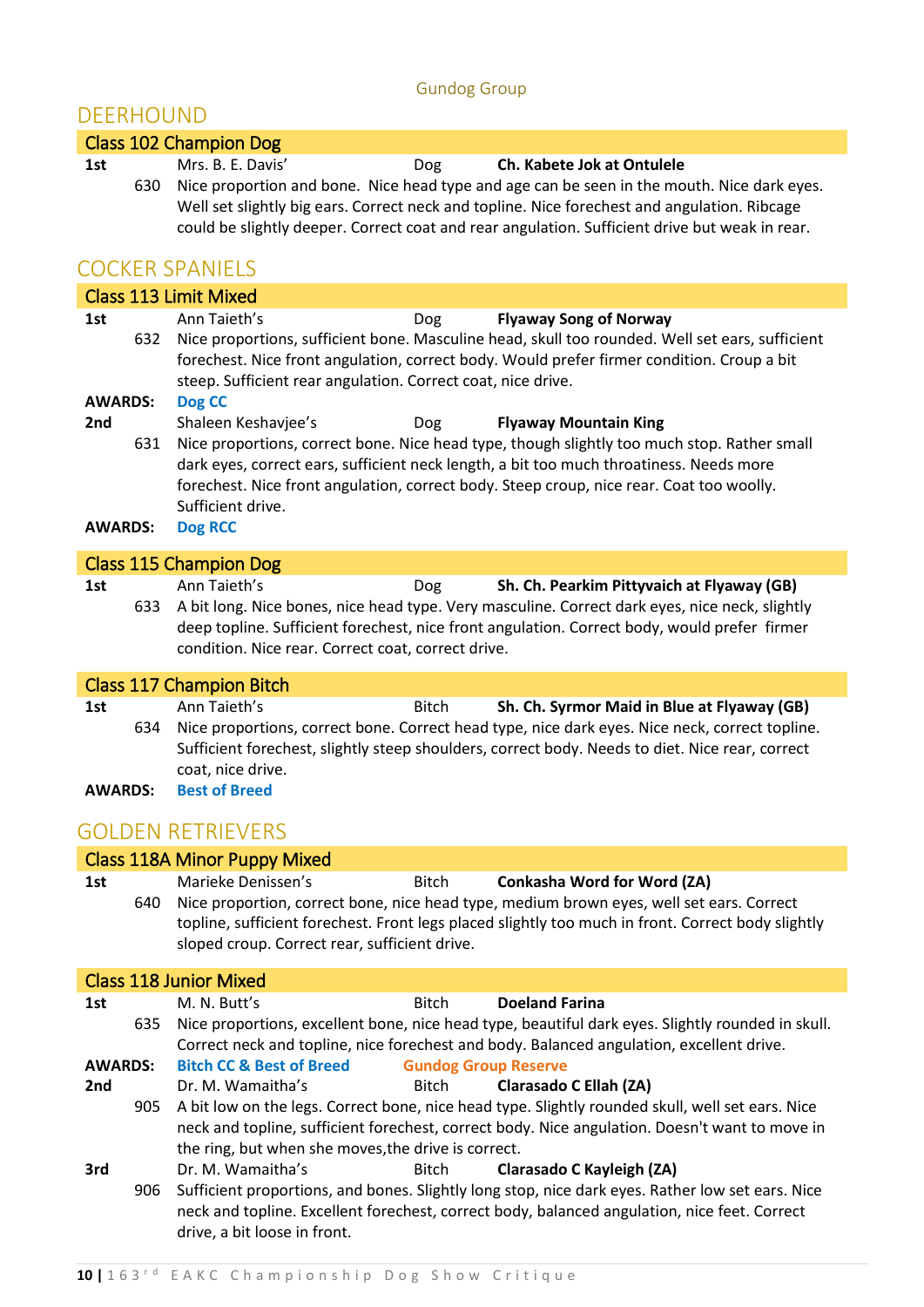|                       | <b>Class 119 Limit Mixed</b> |                                                                                                           |              |                                                                                                                                                                                                                                                  |  |  |  |
|-----------------------|------------------------------|-----------------------------------------------------------------------------------------------------------|--------------|--------------------------------------------------------------------------------------------------------------------------------------------------------------------------------------------------------------------------------------------------|--|--|--|
| 1st<br><b>AWARDS:</b> | 643                          | Deep Shah's<br>slightly long in loin. Correct rear. Correct drive. Slightly high tail carriage.<br>Dog CC | Dog          | <b>Doeland Bucky</b><br>Nice proportions, excellent bone, nice head type, very masculine. Nice dark eyes, would prefer<br>darker face pigmentation. Correct ears, excellent forechest and front angulation. Nice body,                           |  |  |  |
|                       |                              | Class 120 Open Dog                                                                                        |              |                                                                                                                                                                                                                                                  |  |  |  |
| 1st<br><b>AWARDS:</b> | 637                          | M. N. Butt's<br>Correct drive but too much rolling.<br><b>Dog RCC</b>                                     | Dog          | <b>Chiming Bells Zane of Doeland (IND)</b><br>Nice proportions, correct bone. Slightly short muzzle, a bit rounded skull. Dark eyes, correct<br>ears, a bit short in the neck. Sufficient forechest, correct body, nice rear. Rather curly coat. |  |  |  |
|                       |                              | Class 122 Open Bitch                                                                                      |              |                                                                                                                                                                                                                                                  |  |  |  |
| 1st                   |                              | M. N. Butt's                                                                                              | <b>Bitch</b> | <b>Doeland Abba</b><br>ومزوم للمرازان ومربو بإسوام المعمري باللوام المممول موزانيوم فساري ومورموا للموسوم بمعمل مولد وسيرا للزمل فيرا كالمرا                                                                                                     |  |  |  |

639 A bit low on the legs, correct bones. Nice feminine head, slightly small dark eyes. Well set ears, correct neck and topline. Sufficient forechest, correct body, balanced angulation. Feet too long. Correct drive but too much rolling. Too broad in front.

### LABRADOR RETRIEVERS

|                 |                                                                                                | <b>Class 128 Minor Puppy Mixed</b>                                              |              |                                                                                                   |  |
|-----------------|------------------------------------------------------------------------------------------------|---------------------------------------------------------------------------------|--------------|---------------------------------------------------------------------------------------------------|--|
| 1st             |                                                                                                | Mrs. B. E. Davis'                                                               | <b>Bitch</b> | <b>Ontulele Right Royal</b>                                                                       |  |
|                 | 655                                                                                            |                                                                                 |              | Nice proportions, sufficient bone, nice head type, Beautiful dark eyes, excellent pigmentation.   |  |
|                 |                                                                                                |                                                                                 |              | Correct ears, nice neck and topline. Correct forechest and body for the age. Slightly short upper |  |
|                 |                                                                                                | arm. Nice rear. Correct tail, nice drive.                                       |              |                                                                                                   |  |
| 2nd             |                                                                                                | Angela Yoder-Maina's                                                            | Bitch        | Bunnichem Kyllini at Imani (ZA)                                                                   |  |
|                 | 724                                                                                            |                                                                                 |              | Nice proportions, good bones, nice head width, slightly slanting eyes. Correct ears, sufficient   |  |
|                 |                                                                                                | forechest and front angulation. Correct body and rear. Slightly high set tail.  |              |                                                                                                   |  |
| 3rd             |                                                                                                | Angela Yoder-Maina's                                                            | <b>Bitch</b> | Imani Indigo Iris                                                                                 |  |
|                 | 725                                                                                            |                                                                                 |              | Sufficient proportions and bone. Correct head type, but would prefer darker pigmentation          |  |
|                 |                                                                                                |                                                                                 |              | around the eyes. Nice dark eyes, correct ears, excellent forechest. Correct front angulation,     |  |
|                 |                                                                                                | nice body. I would prefer slightly more turn of stifle. Excellent coat quality. |              |                                                                                                   |  |
| 4th             |                                                                                                | Mr. & Mrs. S & G. Kabuga's                                                      | Bitch        | Imani Idyllic Izzy                                                                                |  |
|                 | 684                                                                                            |                                                                                 |              | Correct proportions, would prefer a bit more bone. Nice head type, excellent dark eyes for a      |  |
|                 |                                                                                                |                                                                                 |              | brown dog. Nice expression. Correct neck and topline, excellent forechest and front               |  |
|                 |                                                                                                | angulation. Correct body, nice rear. Sufficient drive.                          |              |                                                                                                   |  |
| 5th             |                                                                                                | Mrs. R. Stitchbury's                                                            | <b>Bitch</b> | <b>Ontulele Queen of Sheba</b>                                                                    |  |
|                 | 722                                                                                            |                                                                                 |              | Correct proportions, slightly leggy, sufficient bone, correct head type, nice dark eyes. Well set |  |
|                 |                                                                                                |                                                                                 |              | ears, needs more forechest. Correct body. I would prefer more angulation in front, OK in the      |  |
|                 |                                                                                                | rear. Correct drive. Slightly arched topline in movement.                       |              |                                                                                                   |  |
|                 |                                                                                                |                                                                                 |              |                                                                                                   |  |
|                 |                                                                                                | Class 129 Puppy Dog                                                             |              |                                                                                                   |  |
| 1st             |                                                                                                | M. N. Butt's                                                                    | <b>Dog</b>   | <b>Ailsacraig Sensational (ZA)</b>                                                                |  |
|                 | 644                                                                                            |                                                                                 |              | Nice proportions and bone. Slightly narrow head, with correct lines. Nice dark eyes, excellent    |  |
|                 | pigmentation. Correct beck and topline. Sufficient forechest. Slightly high upper arm. Correct |                                                                                 |              |                                                                                                   |  |
|                 | body, sufficient rear angulation, correct drive.                                               |                                                                                 |              |                                                                                                   |  |
| <b>AWARDS:</b>  |                                                                                                | <b>Best Labrador Puppy</b>                                                      |              |                                                                                                   |  |
| 2 <sub>nd</sub> |                                                                                                | M. N. Butt's                                                                    | Dog          | <b>Dimechee Duke of Doeland</b>                                                                   |  |

645 Nice proportions, sufficient bone. Would prefer more under-jaw, and more paralel headlines. Would prefer darker eyes and pigmentation around the eyes. Correct neck and topline, nice forechest. Sufficient front angulation, correct body. Needs more turn of stifle. Nice tail and coat. Correct drive, slightly high tail carriage.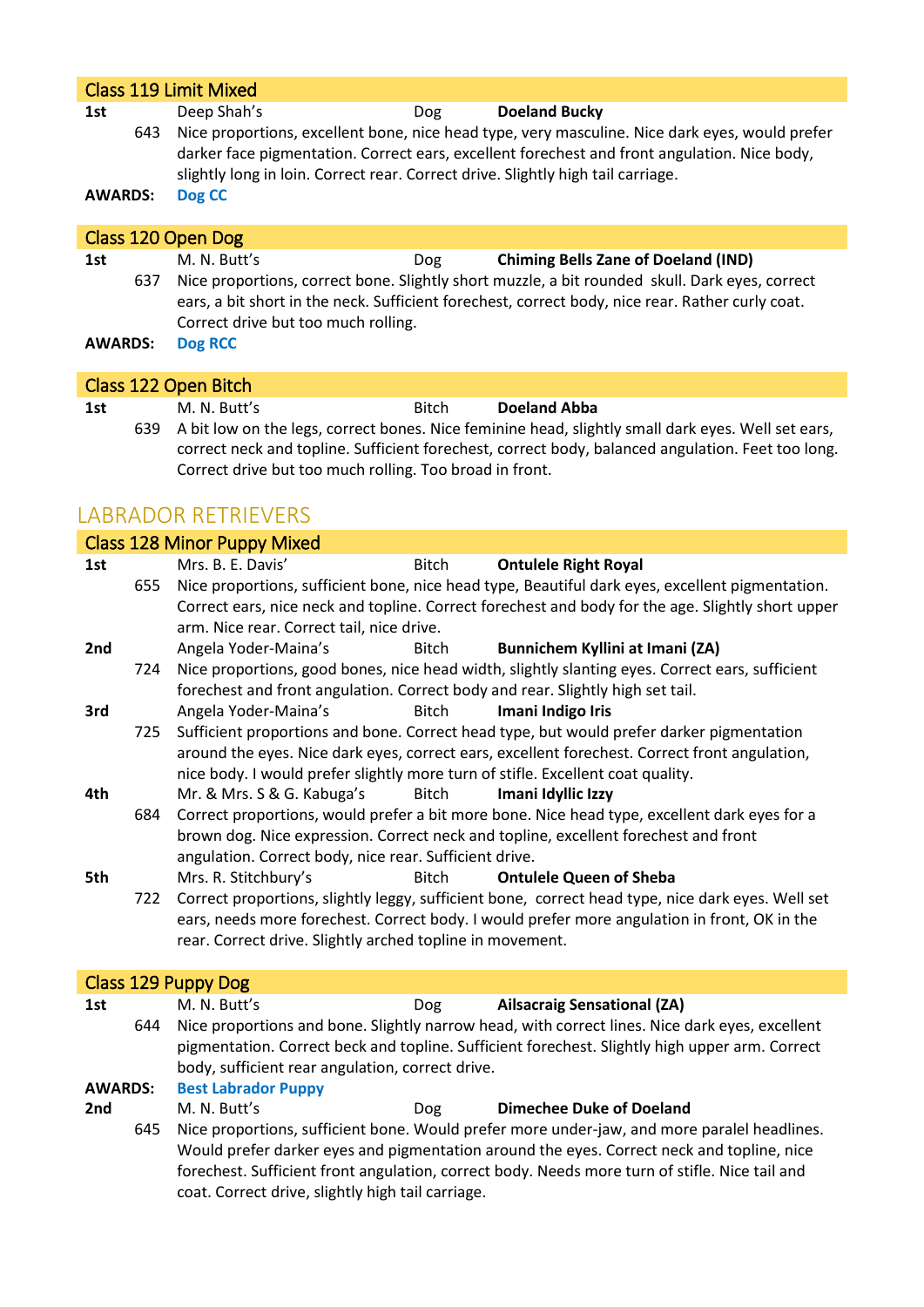|                  |     | <b>Class 130 Junior Dog</b>                                                                                                                                                                                                                                                                                                                                                                             |
|------------------|-----|---------------------------------------------------------------------------------------------------------------------------------------------------------------------------------------------------------------------------------------------------------------------------------------------------------------------------------------------------------------------------------------------------------|
| 1st<br>2nd       | 726 | Angela Yoder-Maina's<br><b>Dog</b><br>Play Mor West Costa Sterlina at Imani (POL)<br>Nice proportions and bone. Nice masculine head. Slightly light eyes and pigmentation around<br>the eyes. Correct ears, neck and topline. Sufficient forechest. Correct body. Excellent tail, nice<br>rear. Hind feet turned out slightly.<br>Magdaleine Muiriri's<br>Trevena Crown Jewel of Eve (ZA)<br><b>Dog</b> |
|                  | 718 | Nice proportions, sufficient bone. Correct head type. Nice dark eyes, slightly loose eyelids.<br>Correct ears, neck and topline. Sufficient forechest. Lower rib area rather narrow, tucked up<br>slightly too much. Correct rear angulation, nice tail and coat quality. Nice drive. Rather loose in<br>front.                                                                                         |
|                  |     | Class 131 Novice Dog                                                                                                                                                                                                                                                                                                                                                                                    |
| 1st              |     | Mrs. B. E. Davis'<br>Dolbia William at Ontulele (POL)<br>Dog                                                                                                                                                                                                                                                                                                                                            |
|                  | 659 | Excellent proportions, correct bone. Nice masculine head, nice dark eyes. Excellent expression.<br>Correct ears, neck and topline. Sufficient forechest, slightly short upper arm. Correct body,<br>slightly too much tuck-up. Excellent rear angulation. Sufficient tail. Correct coat. Excellent<br>drive, excellent feet. In movement, toes a bit in.                                                |
| 2nd              |     | Nancy McNally's<br><b>Ontulele Lion King</b><br>Dog                                                                                                                                                                                                                                                                                                                                                     |
|                  | 713 | Sufficient proportions, correct bones, masculine head with a lot of loose skin. Nice dark eyes,<br>expression spoiled by running eyes. Correct ears, neck and topline. Needs more forechest.<br>Short and steep upper arm. Nice body. Would prefer more angulation in rear. Nicde tail and<br>coat. Sufficient drive. In movement, slightly higher in rear than at the withers.                         |
| 3rd              |     | Mrs. P. Galley's<br><b>Phiela's Doodle Bug</b><br>Dog                                                                                                                                                                                                                                                                                                                                                   |
|                  | 680 | Correct proportions, would prefer more bone. Masculine head. Roundish, rather light eyes.<br>Well set, slightly big ears. Nice neck and topline, needs more forechest. A bit narrow in the<br>lower part of the body. Too much tuck-up. Rather steep croup. Correct rear angulation.<br>Sufficient tail and coat. Sufficient drive.                                                                     |
|                  |     |                                                                                                                                                                                                                                                                                                                                                                                                         |
|                  |     | <b>Class 132 Graduate Dog</b>                                                                                                                                                                                                                                                                                                                                                                           |
| 1st              | 729 | Angela Yoder-Maina's<br><b>Playmor Special Edition at Imani (POL)</b><br><b>Dog</b><br>Good proportions, sufficient bone, masculine head, round eyes, a bit light for a brown dog.<br>Correct neck and topline and 2ears. Sufficient forechest, would prefer slightly more angulation<br>in front and rear. Correct body, tail and coat. Nice drive.                                                    |
| 2nd              |     | Mrs. S. May's<br>Dog<br><b>Ontulele Nosey Parker</b>                                                                                                                                                                                                                                                                                                                                                    |
|                  | 708 | Nice proportions, correct bone, nice head type, beautiful dark eyes, slightly loose eyelids.<br>Correct neck and topline, sufficient forechest. Slightly short upper arm, sufficient body, slightly<br>too much tuck-up. Correct rear angulation. Slightly thin tail, correct coat and drive.                                                                                                           |
| 3rd              | 653 | Susan Cunningham's<br><b>Phiela's Digby Dog</b><br>Dog<br>Correct proportions, sufficient bone, slightly leggy. Nice head type, medium brown eyes,                                                                                                                                                                                                                                                      |
|                  |     | correct ears, neck and topline. Sufficient forechest and body. Slightly too much tuck-up. Nice<br>front angulation, sufficient in the rear. Correct tail, coat and drive.                                                                                                                                                                                                                               |
|                  |     | Class 133 Limit Dog                                                                                                                                                                                                                                                                                                                                                                                     |
| 1st              |     | Mrs. B. E. Davis'<br><b>Ontulele Merely Amonarch</b><br>Dog                                                                                                                                                                                                                                                                                                                                             |
|                  | 658 | Excellent proportions, nice bone, nice masculine head. Nice dark eyes, slightly empty under the<br>eyes. Correct neck and topline. Sufficient forechest, slightly short and steep upper arm. Correct<br>body, nice rear, tail and coat. Nice drive.                                                                                                                                                     |
| <b>AWARDS:</b>   |     | Dog CC & Best of Breed<br><b>Gundog Group Winner</b><br><b>Reserve Best in Show</b>                                                                                                                                                                                                                                                                                                                     |
| <b>TROPHIES:</b> |     | <b>Ontulele Trophy</b><br><b>Tryon Cup</b><br><b>Bradley Imbert Cup</b>                                                                                                                                                                                                                                                                                                                                 |
| 2nd              | 648 | M. N. Butt's<br><b>Doeland Fazzo</b><br>Dog<br>Nice proportions, correct bone, nice head type, too much loose skin. Correct neck and topline.<br>Nice dark eyes, slightly low set ears. Correct forechest. Nice body, rather short upper arm.<br>Correct rear, tail and coat. Correct drive. Slightly wide in front.                                                                                    |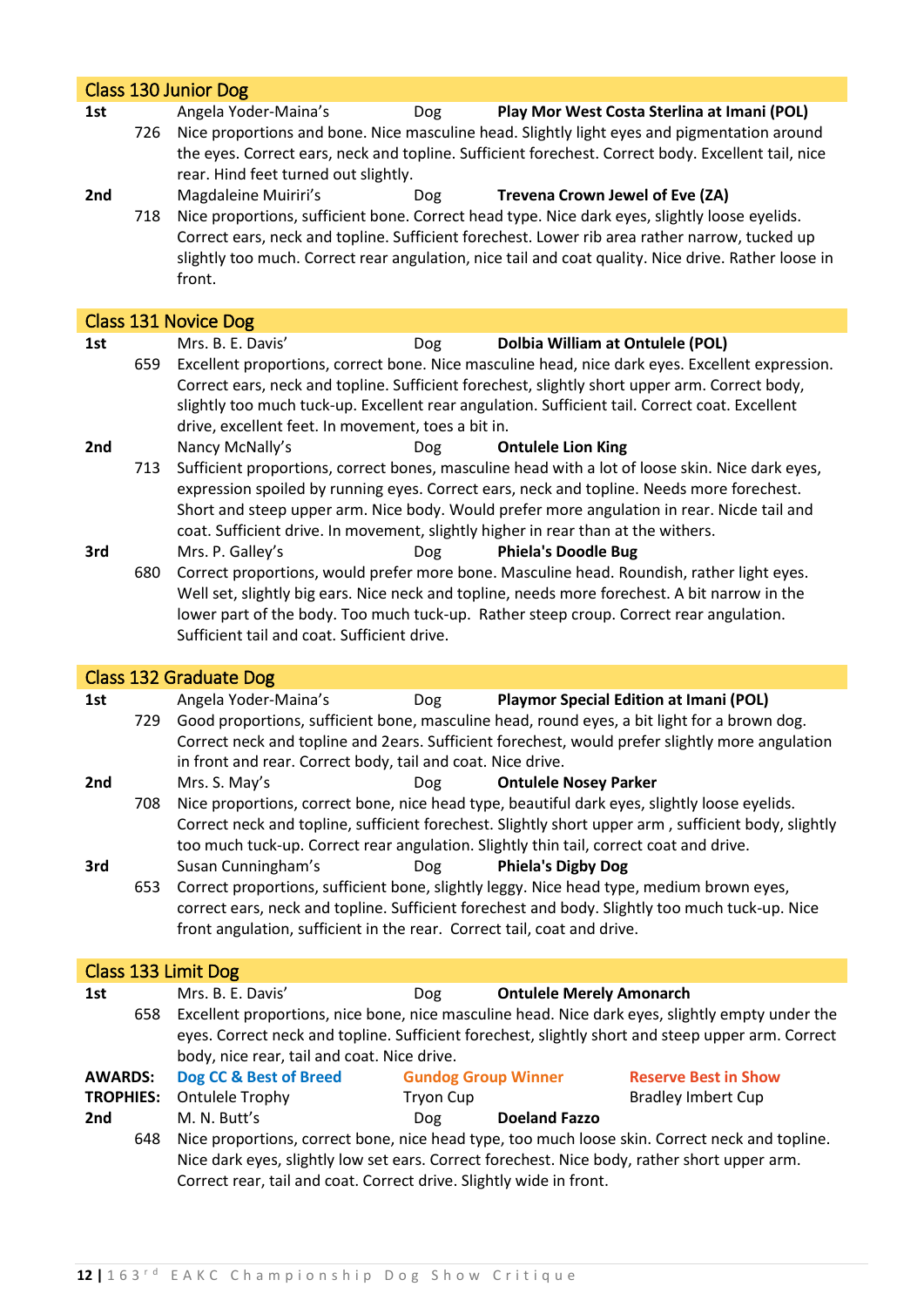|                |     | Class 134 Limit Dog                                                                                                                                                                                                                                                                                                                                         |
|----------------|-----|-------------------------------------------------------------------------------------------------------------------------------------------------------------------------------------------------------------------------------------------------------------------------------------------------------------------------------------------------------------|
| 1st            |     | Mrs. B. E. Davis'<br><b>Ontulele Klever Klogs</b><br>Dog                                                                                                                                                                                                                                                                                                    |
|                | 661 | Correct proportions and bones, nice masculine head, a bit roundish eyes but correct colour.<br>Nice expression, correct neck and topline. Sufficient forechest, rather short upper arm. Nice<br>body, slightly too much tuck-up. Would prefer slightly more turn of stifle. Nice tail and coat.                                                             |
|                |     | Correct drive. Slightly high tail carriage. Toes a bit in, in movement.                                                                                                                                                                                                                                                                                     |
| <b>AWARDS:</b> |     | <b>Dog RCC</b>                                                                                                                                                                                                                                                                                                                                              |
| 2nd            |     | Mrs. B. E. Davis'<br><b>Ontulele Justthejob</b><br>Dog                                                                                                                                                                                                                                                                                                      |
| 3rd            | 662 | Sufficient proportions, correct bone, nice masculine head. Nice dark eyes, slightly empty under<br>the eyes. Correct ears, neck and topline. Sufficient forechest, steep upper arm. Correct body,<br>nice rear. Excellent tail, correct coat. Correct drive, slightly rolling, a bit loose in front.<br>M. N. Butt's<br><b>Doeland Bogart</b><br><b>Dog</b> |
|                | 650 | Nice proportions, correct bones, nice masculine head, medium brown eyes, correct ears.<br>Slightly too much skin. Nice neck and topline. Sufficient forechest and body. Upper arm a bit<br>short, slightly steep croup. Nice rear angulation. Front feet too flat. Excellent drive.                                                                         |
|                |     | Class 135 Veteran Dog                                                                                                                                                                                                                                                                                                                                       |
| 1st            |     | Dr. M. MacDevette's<br>Sh. Ch. Andulus Gulliver's Boy<br>Dog                                                                                                                                                                                                                                                                                                |
|                | 707 | Nice proportions, good bones, nice masculine head, nice dark eyes, mouth in excellent<br>condition considering his age. Slightly loose eyelids. Correct ears, neck and topline. Would<br>prefer more forechest. Slightly short upper arm. Correct body, nice rear, correct tail, sufficient<br>coat. Excellent drive. Slightly splayed feet.                |
| 2nd            |     | Mrs. R. Stitchbury's<br><b>Ontulele Xylophone Xpert</b><br>Dog                                                                                                                                                                                                                                                                                              |
|                | 723 | Nice proportions, correct bones, excellent head type, nice dark eyes, correct expression, ears,<br>neck and topline. Sufficient forechest, correct front angulation. Nice body. Would prefer<br>slightly more turn of stifle. Excellent tail, correct coat. Correct drive                                                                                   |
| 3rd            |     | Mrs. B. E. Davis'<br>Ch. Ontulele Benjamin Bunny<br>Dog                                                                                                                                                                                                                                                                                                     |
|                | 672 | Nice proportions, correct bones, nice masculine head, excellent dark eyes. Correct ears, nice                                                                                                                                                                                                                                                               |
|                |     | neck and topline. Correct forechest and body, balanced angulation. Excellent tail, rather wavy<br>coat. Sufficient drive.                                                                                                                                                                                                                                   |
| <b>AWARDS:</b> |     | <b>Sunday Veteran 2nd</b>                                                                                                                                                                                                                                                                                                                                   |
| 4th            |     | Anna McFerran's<br><b>Tamarind Indica</b><br>Dog                                                                                                                                                                                                                                                                                                            |
|                | 712 | Correct proportions, sufficient bone. Slightly narrow head, nice dark eyes, much of the charm                                                                                                                                                                                                                                                               |
|                |     | of a very old dog. Correct neck, slightly deep in topline. Sufficient forechest, nice body, would                                                                                                                                                                                                                                                           |
|                |     | prefer more angulation in the rear. Sufficient drive.                                                                                                                                                                                                                                                                                                       |
|                |     | Class 137 Puppy Bitch                                                                                                                                                                                                                                                                                                                                       |
| 1st            |     | M. N. Butt's<br><b>Bitch</b><br><b>Dimechee Diana of Doeland</b>                                                                                                                                                                                                                                                                                            |
|                | 646 | Nice proportions, correct bones, correct muzzle, rather long stop. Deep-set eyes, sufficient                                                                                                                                                                                                                                                                |
|                |     | colour. Nice ears, neck and topline, sufficient forechest. Slightly short upper arm. Correct body,                                                                                                                                                                                                                                                          |
|                |     | nice rear and tail. Correct drive, slightly high tail carriage. A bit wide in the chest.                                                                                                                                                                                                                                                                    |
| 2nd            | 717 | M. Muiriri's<br><b>Bitch</b><br><b>Eve Cookie</b>                                                                                                                                                                                                                                                                                                           |
|                |     | <b>Class 138 Junior Bitch</b>                                                                                                                                                                                                                                                                                                                               |
| 1st            |     | Mrs. B. E. Davis'<br><b>Bitch</b><br>Ontulele Oh Me Oh My                                                                                                                                                                                                                                                                                                   |
|                | 657 | Correct proportions, sufficient bone, correct head type, medium brown eyes, nice expression.                                                                                                                                                                                                                                                                |
|                |     | Correct neck and topline. Needs more forechest. Front legs placed a bit too much in front.                                                                                                                                                                                                                                                                  |
|                |     | Correct body, steep croup. Sufficient tail. Correct drive, a bit bow-legged.                                                                                                                                                                                                                                                                                |
| 2nd            |     | Mrs. B. E. Davis'<br><b>Ontulele Peanut Butter</b><br><b>Bitch</b>                                                                                                                                                                                                                                                                                          |
|                | 656 | Nice proportions, correct bone, excellent feminine head. Nice dark eyes, excellent expression.<br>Nice neck and topline. Sufficient forechest, slightly steep upper arm. Sufficient body, correct                                                                                                                                                           |
|                |     | rear.                                                                                                                                                                                                                                                                                                                                                       |
| 3rd            |     | Mr & Mrs Alenga & Julia Luvai's<br>Bitch<br><b>Oloirien Celebrity</b>                                                                                                                                                                                                                                                                                       |
|                | 704 | Correct proportions, sufficient bone, sufficient head type, nice dark eyes, skull a bit narrow.                                                                                                                                                                                                                                                             |
|                |     | Unfortunately undershot bite. Correct neck and topline. Nice forechest, and front angulation.<br>Correct body, shown in slightly skinny condition. Nice rear. Sufficient drive.                                                                                                                                                                             |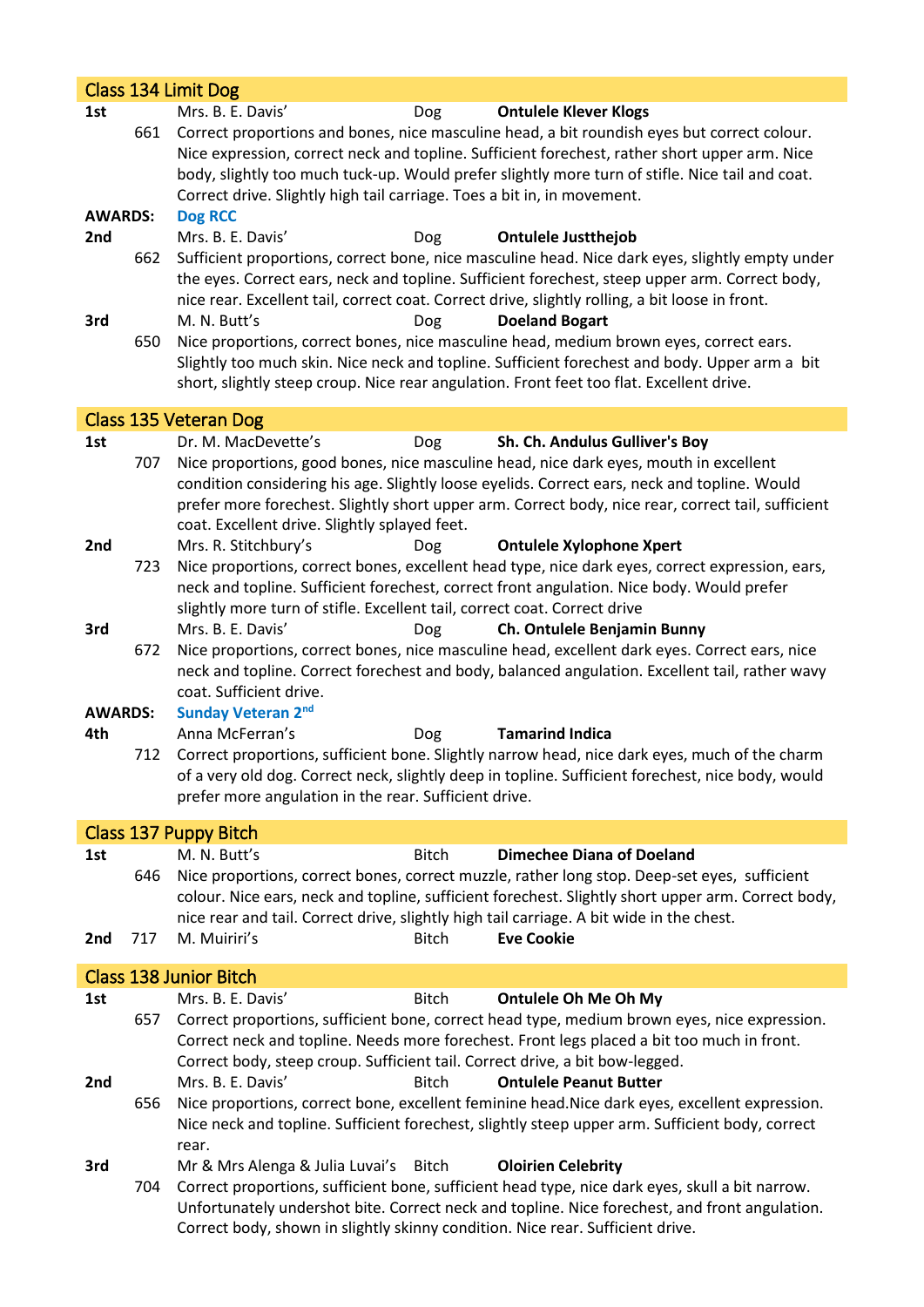|                |     | <b>Class 139 Novice Bitch</b>                                                                                                                                                                                                                                                                                                                                           |
|----------------|-----|-------------------------------------------------------------------------------------------------------------------------------------------------------------------------------------------------------------------------------------------------------------------------------------------------------------------------------------------------------------------------|
| 1st            |     | Magdaleine Muiriri's<br><b>Bitch</b><br><b>Olorien Anna</b>                                                                                                                                                                                                                                                                                                             |
|                | 719 | Nice proportions, correct bone, very feminine, slightly narrow head. Beautiful dark eyes,<br>correct ears, neck and topline. Sufficient forechest, upper arm a bit steep. Sufficient body, nice<br>rear. Correct tail and coat. Correct drive.                                                                                                                          |
| 2nd            |     | Mrs. B. E. Davis'<br><b>Bitch</b><br><b>Ontulele Follie Bergere</b>                                                                                                                                                                                                                                                                                                     |
| 3rd            | 668 | Nice proportions, sufficient bone. Nice head type, correct expression. Nice ears, neck and<br>topline, sufficient forechest. A bit short in upper arm. Correct body, nice rear. Sufficient coat<br>and tail. In movement slightly dipping topline. Correct drive.<br>Mrs. P. Killian's<br><b>Bitch</b><br><b>Magic Nusura</b>                                           |
|                | 686 | Correct proportions, sufficient bone. Nice head and expression, correct neck and topline.<br>Sufficient forechest, correct front angulation. Sufficient body, slightly too much tuck-up.<br>Correct rear, sound movement.                                                                                                                                               |
|                |     | <b>Class 140 Graduate Bitch</b>                                                                                                                                                                                                                                                                                                                                         |
| 1st            |     | Mrs. B. E. Davis'<br><b>Bitch</b><br><b>Doeland Annie Oakley at Ontulele</b>                                                                                                                                                                                                                                                                                            |
|                | 664 | Nice proportions, correct bone, nice feminine head, excellent dark eyes, nice expression.<br>Correct neck and topline, sufficient forechest and front elevation. Nice body. Correct rear and<br>tail, nice coat, nice drive.                                                                                                                                            |
| <b>AWARDS:</b> |     | <b>Bitch CC</b>                                                                                                                                                                                                                                                                                                                                                         |
| 2nd            |     | Mrs. B. E. Davis'<br><b>Bitch</b><br><b>Ontulele Justintime</b>                                                                                                                                                                                                                                                                                                         |
|                | 663 | Slightly bow-legged. Nice feminine head, excellent dark eyes, nice expression. Correct ears,<br>neck and topline. Sufficient forechest, a bit short in upper arm. Correct body, nice rear. Slightly<br>flat feet. Thin tail, correct coat. Excellent drive.                                                                                                             |
| 3rd            | 660 | Mrs. B. E. Davis'<br><b>Bitch</b><br><b>Ontulele Living the Dream</b><br>Correct proportions, sufficient bone, nice head type. Big, medium brown eyes, correct ears,<br>neck and topline. Sufficient forechest, upper arm a bit steep. Correct body, nice rear. Coat in<br>the best Show Condition. Correct drive. Slightly high tail carriage. A bit weaving in front. |
|                |     | <b>Class 141 Limit Bitch</b>                                                                                                                                                                                                                                                                                                                                            |
| 1st            |     | Ian & Ethan Luvai's<br><b>Andulus Basalt Girl</b><br><b>Bitch</b>                                                                                                                                                                                                                                                                                                       |
|                | 706 | Correct proportions and bones, slightly narrow head, with correct expression. Nice ears, neck<br>and topline. Sufficient forechest. Correct body, balanced angulation. Sufficient tail and coat<br>quality.                                                                                                                                                             |
| 2nd            | 647 | M. N. Butt's<br><b>Bitch</b><br><b>Doeland Hilda</b><br>Nice proportions, correct bone, nice feminine head. Dark brown eyes, correct ears, neck and<br>topline. Sufficient forechest, a bit short and steep in upper arm. Correct body, slightly steep<br>croup. Nice rear, sufficient tail and coat. Feet could be more tight. Nice drive.                             |
| 3rd            | 649 | M. N. Butt's<br><b>Bitch</b><br><b>Doeland Diamanto</b><br>Correct prportions and bone. Nice feminine head, could be better filled up under the eyes. Nice<br>dark eyes. Correct ears, neck and topline, sufficient forechest. Upper arm a bit steep. Correct<br>body and rear. Nice tail. Sufficient coat, correct drive. Slightly loose in elbows.                    |
|                |     | Class 142 Open Bitch                                                                                                                                                                                                                                                                                                                                                    |
| 1st            |     | M. N. Butt's<br><b>Bitch</b><br>AB1 of Byabani at Doeland (IND)                                                                                                                                                                                                                                                                                                         |
|                | 652 | Nice proportions and bone, correct head type, nice dark eyes, beautiful expression. Slightly big<br>ears, correct neck and topline. Nice forechest, slightly short upper arm. Correct body. Would<br>prefer a bit more turn of stifle. Correct tail, sufficient coat. Excellent drive.                                                                                  |
| <b>AWARDS:</b> |     | <b>Bitch RCC</b>                                                                                                                                                                                                                                                                                                                                                        |
| 2nd            |     | Anna McFerran's<br><b>Bitch</b><br><b>Ontulele Zebedee Zooda</b>                                                                                                                                                                                                                                                                                                        |
|                | 711 | Nice proportions, sufficient bone. Nice head type, excellent dark eyes. Correct ears, neck and<br>topline. Nice forechest, and front angulation. Correct body, slightly steep croup. Correct rear.<br>Slightly thin tail. Sufficient coat, correct drive.                                                                                                               |
| <b>AWARDS:</b> |     | <b>Winner Sunday Veteran</b><br><b>Best Veteran in Show</b>                                                                                                                                                                                                                                                                                                             |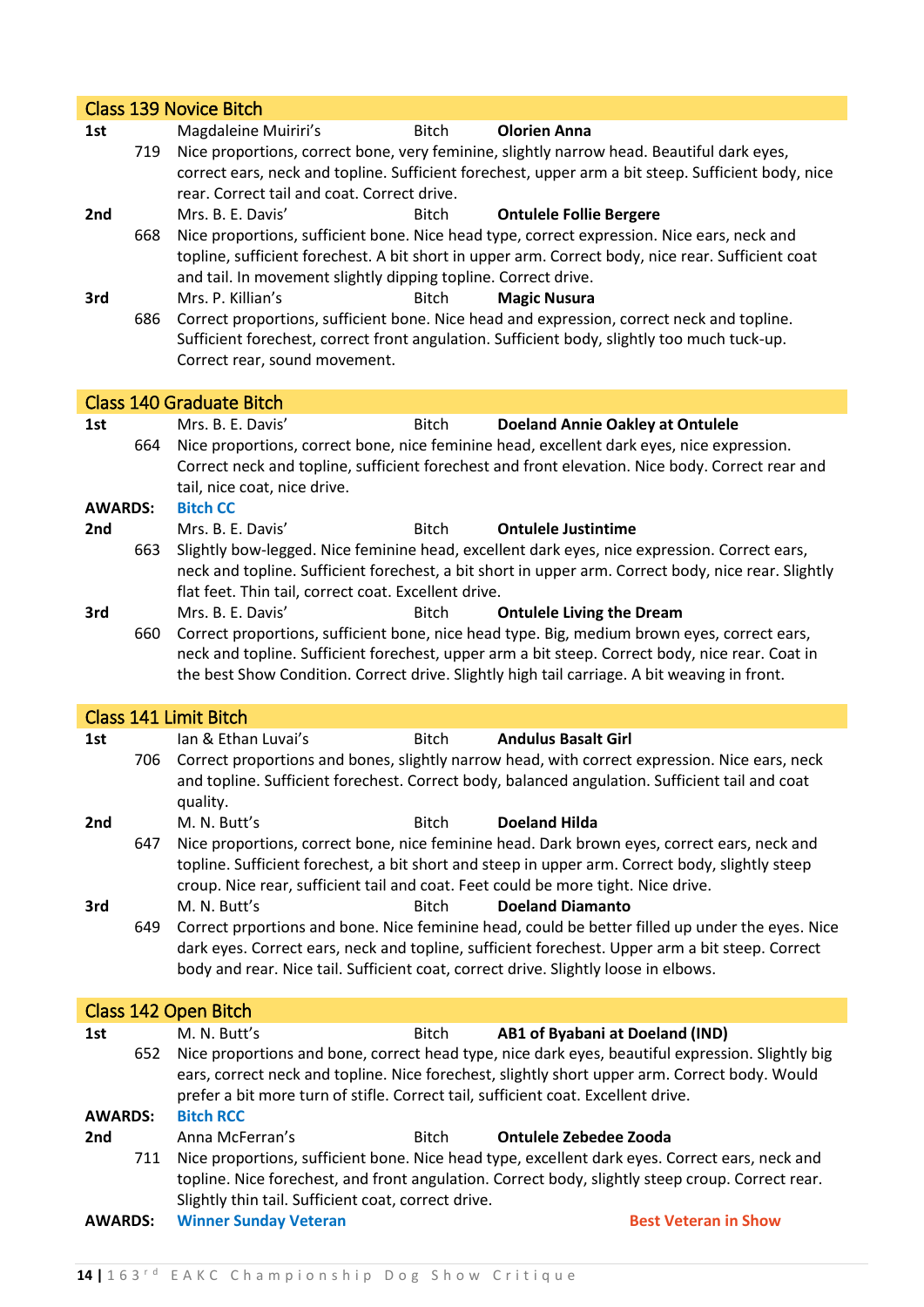**3rd** Mrs. P. Killian's **Bitch Ontulele Aloevera** 

687 Correct proportions, sufficient bone. Nice head type, correct dark eyes. Slightly large ears. Nice neck and topline. Correct forechest, a bit short in upper arm. Excellent body, correct rear and tail. Sufficient coat, correct drive.

|     | Class 143 Veteran Bitch |                                                                     |              |                                                                                                                                                                                                                                         |  |  |
|-----|-------------------------|---------------------------------------------------------------------|--------------|-----------------------------------------------------------------------------------------------------------------------------------------------------------------------------------------------------------------------------------------|--|--|
| 3rd | 677                     | Mrs. B. E. Davis'<br>Sufficient coat, excellent drive for her age.  | <b>Bitch</b> | <b>Ch. Countess of Quince</b><br>Nice proportions, correct bone, nice head, beautiful dark eyes. Correct ears, neck and topline,<br>and forechest and body. Correct angulation in front, a bit too much in rear. Correct tail.          |  |  |
|     |                         | Class 144 Champion Bitch                                            |              |                                                                                                                                                                                                                                         |  |  |
| 1st | 665                     | Mrs. B. E. Davis'<br>body. Sufficient tail and coat. Correct drive. | <b>Bitch</b> | Dual Ch. Ontulele Greenwich Dream<br>Nice proportions, correct bone, rather strong bitch. Slightly masculine head with correct lines.<br>Nice eyes and ears. Correct neck and topline, and forechest. A bit short in upper arm. Correct |  |  |

#### Terrier Group

### STAFFORDSHIRE BULL TERRIERS

| Class 161 Champion Dog |                   |                             |                                                                                                                                                                                                     |  |  |  |
|------------------------|-------------------|-----------------------------|-----------------------------------------------------------------------------------------------------------------------------------------------------------------------------------------------------|--|--|--|
| 1st                    | Fiona Kirkcaldy's | Dog                         | Ch. Woodstock Rusty Nail                                                                                                                                                                            |  |  |  |
|                        | muscles.          |                             | 734 Correct proportion and bone. Nice head type, correct dark eyes. Well set ears, nice neck and<br>topline. Sufficient forechest. Correct body, correct tail and rear. Sufficient drive. Trembling |  |  |  |
| <b>AWARDS:</b>         |                   | <b>Terrier Group Winner</b> |                                                                                                                                                                                                     |  |  |  |
| <b>TROPHIES:</b>       |                   |                             | Margaret Collyer Memorial Cup                                                                                                                                                                       |  |  |  |

# Obedience Only

| Class 173 Pre-Beginners Obedience |  |                              |              |                              |  |  |  |
|-----------------------------------|--|------------------------------|--------------|------------------------------|--|--|--|
| 1st                               |  | 806 B.C. Kiuna's             | <b>Bitch</b> | Qna Mbari Ya Ndwaru          |  |  |  |
|                                   |  | <b>2nd</b> 802 BM Security's | Bitch        | <b>Beems Fantasia</b>        |  |  |  |
| 3rd                               |  | 661 Mrs. B. E. Davis'        | <b>Dog</b>   | <b>Ontulele Klever Klogs</b> |  |  |  |

| <b>Class 174 Novice Obedience</b> |  |                               |              |                            |  |  |  |
|-----------------------------------|--|-------------------------------|--------------|----------------------------|--|--|--|
| 1st                               |  | 604 J. C. Seton's             | <b>Bitch</b> | Ch. Junida's Jemima        |  |  |  |
|                                   |  | <b>2nd</b> $605$ J.C. Seton's | Dog          | <b>Milima Vesuvianite</b>  |  |  |  |
|                                   |  | <b>3rd</b> 804 BM Security's  | <b>Bitch</b> | <b>Beems Lulu</b>          |  |  |  |
| 4th                               |  | 662 Mrs. B. E. Davis'         | <b>Dog</b>   | <b>Ontulele Justthejob</b> |  |  |  |